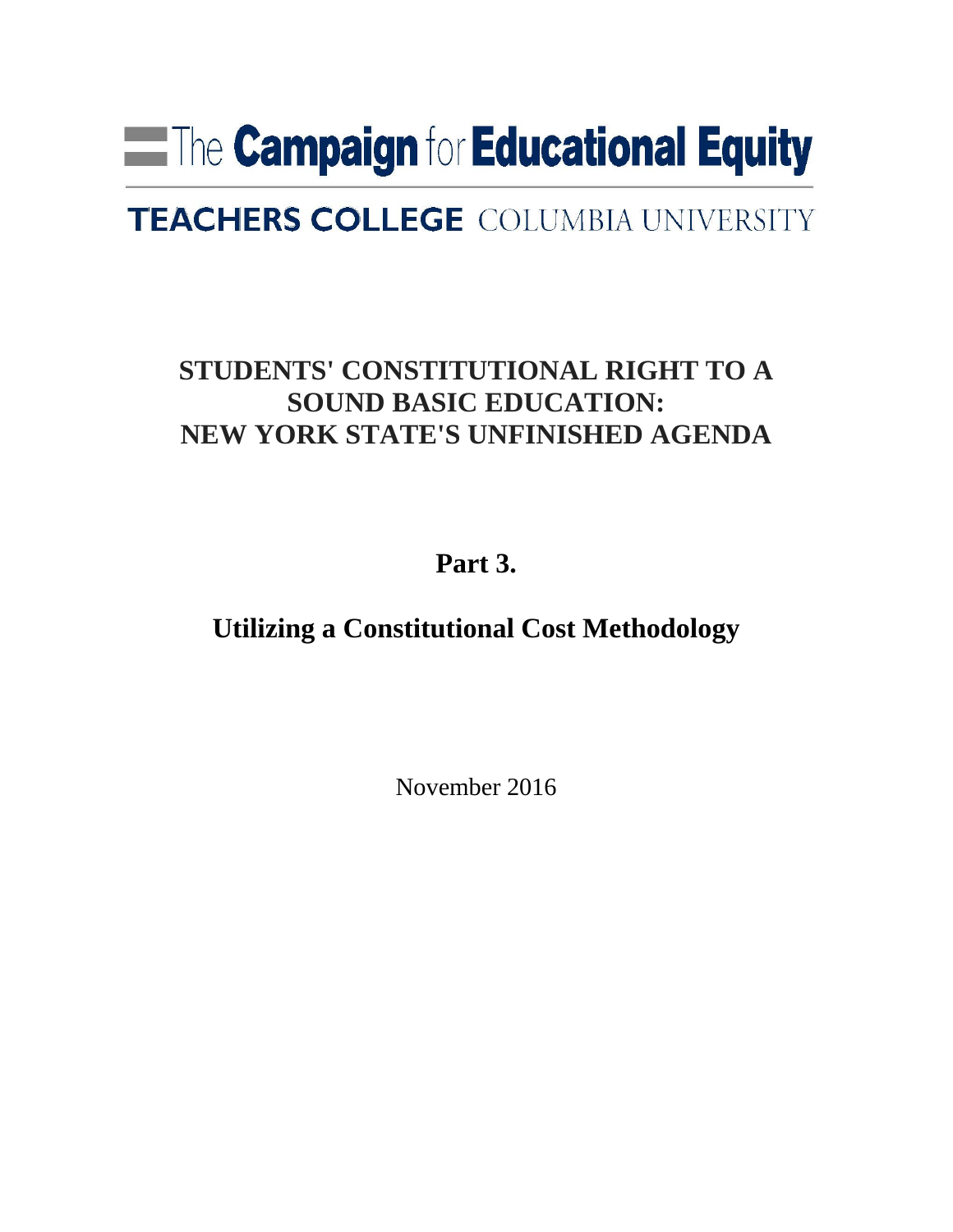## **STUDENTS' CONSTITUTIONAL RIGHT TO A SOUND BASIC EDUCATION: NEW YORK STATE'S UNFINISHED AGENDA**

- Part 1. A Roadmap to Constitutional Compliance Ten Years after CFE v. State
- Part 2. Filling the Regulatory Gaps
- Part 3. Utilizing a Constitutional Cost Methodology
- Part. 4. Ensuring Resource Accountability

# **ABOUT THE CAMPAIGN FOR EDUCATIONAL EQUITY**

The Campaign for Educational Equity is a nonprofit research and policy center at Teachers College, Columbia University that champions the right of all children to meaningful educational opportunity and works to define and secure the full range of resources, supports, and services necessary to provide this opportunity to all children. CEE pursues systems change through a dynamic, interrelated program of research, legal analysis, policy development, coalition building, curriculum development, and advocacy dedicated to developing the evidence, policy models, curricula, leadership, and collaborations necessary to advance this agenda at the federal, state, and local levels.

This report was prepared by Michael A. Rebell and Jessica R. Wolff. It draws heavily on the analysis and recommendations in Rebell, M.A., Levin, H.M., Shand, R., & Wolff, J.R. (2016). *A new constitutional cost methodology for determining the actual cost of a sound basic education*. Paper presented at the 41<sup>st</sup> Annual Conference of the Association for Education Finance and Policy, Denver, CO, available at [www.equitycampaign.org](http://www.equitycampaign.org/)

# **Campaign for Educational Equity**

Teachers College, Columbia University 525 W. 120th Street, Box 219 New York, NY 10027 646-745-8282 [www.equitycampaign.org](http://www.equitycampaign.org/)

# **Follow the Campaign for Educational Equity!**

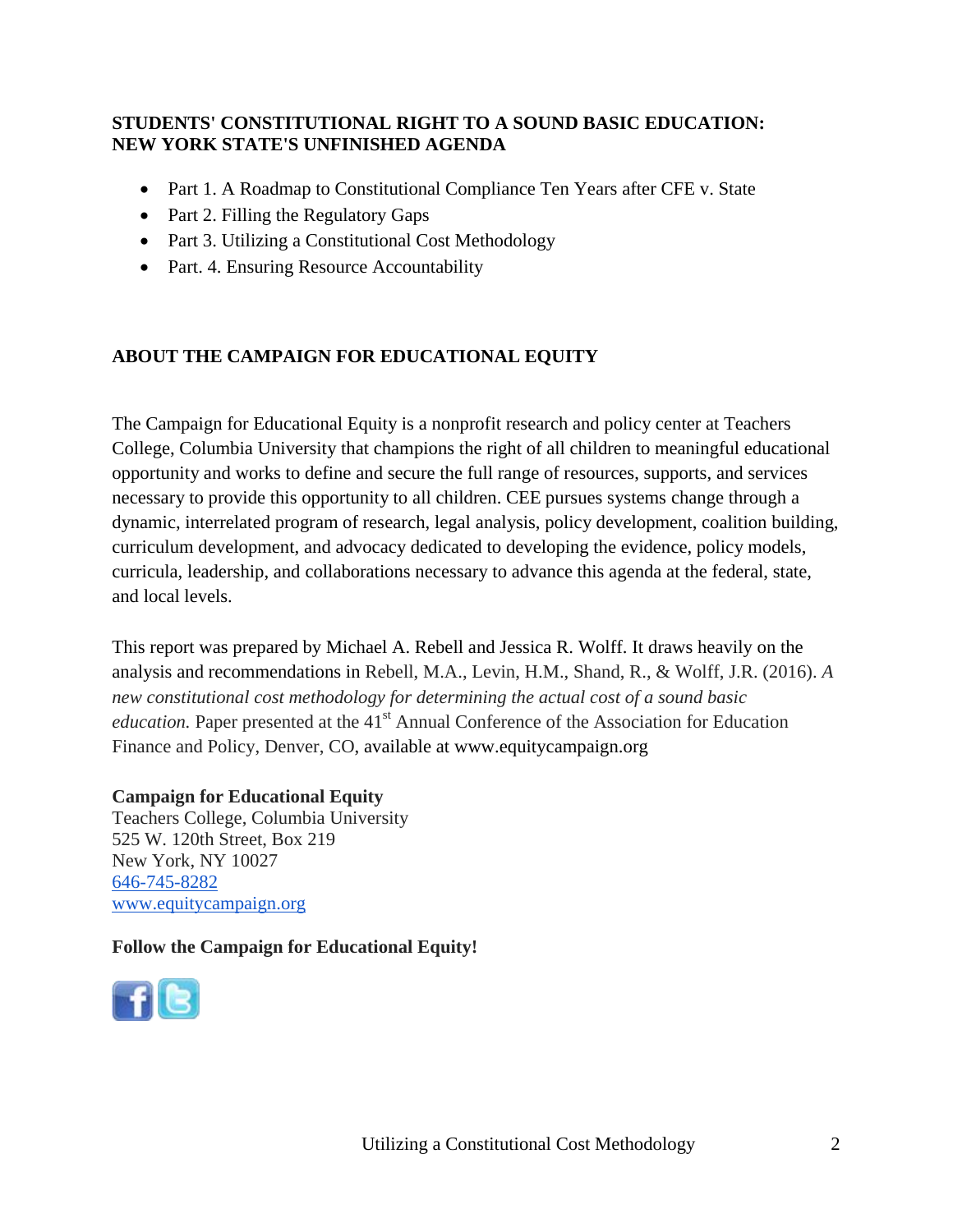# **TABLE OF CONTENTS**

<sup>&</sup>lt;sup>1</sup> This is the third in a series of reports that are the culmination of two years of research by the Campaign for Educational Equity, a policy and research center at Teachers College, Columbia University, and significant input from the Safeguarding Sound Basic Education Task Force, a statewide group made up of representatives from New York's leading statewide education associations, parent organizations, school business officials, and advocacy groups (see appendix in the overview report for membership). The series includes an overview entitled, *A Roadmap to Constitutional Compliance Ten Years after CFE v. State,*  and three specific proposals: *Filling the Regulatory Gaps,* the revisions to education regulations needed for constitutional compliance; the present report, *Utilizing a Constitutional Cost Methodology*, an innovative new method for calculating education costs; and *Ensuring Resource Accountability,* the mechanisms needed to monitor and enforce the provision of constitutionally required educational resources. The Campaign for Educational Equity is grateful to the Booth Ferris and Robert Sterling Clark Foundations for their support of this research. Although this report was prepared with guidance from the Safeguarding Sound Basic Education Task Force, the views and conclusions expressed here do not necessarily reflect those of task force participants or of Teachers College.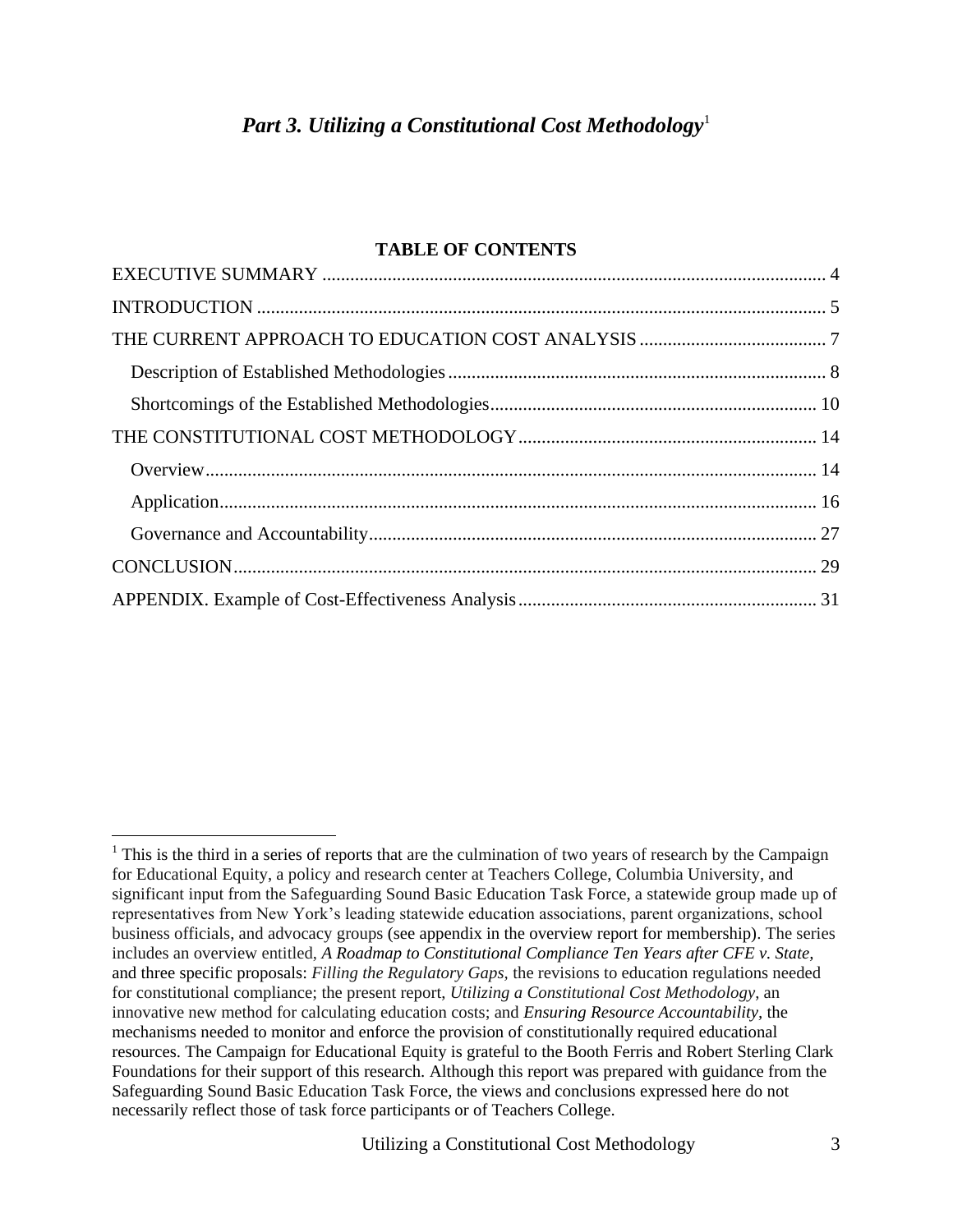#### **EXECUTIVE SUMMARY**

In the landmark school-funding and educational-rights case *Campaign for Fiscal Equity (CFE) v. State of New York*, the New York Court of Appeals, the state's highest court, held that New York City's 1.1 million public school students were being denied sufficient funding to provide them "the opportunity for a sound basic education," their right under the education article of the New York State constitution. The court affirmed that New York's government had an obligation to guarantee that opportunity to all New York students—not only in New York City, but throughout the state. A sound basic education, the court said, consists of the knowledge and skills students need to be prepared for capable civic participation and competitive employment, and this requires students to have the opportunity to complete a "meaningful high school education."

The court ordered the state to remedy this violation of students' rights. Specifically, it ruled that the state must (1) determine the actual cost of providing a sound basic education; (2) reform the current funding and management structures to ensure that all schools have the resources they need to provide a constitutionally adequate education; and (3) develop "a new… system of accountability to measure whether the reforms actually provide the opportunity for a sound basic education."

Over the past 25 years, numerous cost studies have estimated the amount of funding needed to provide all students an opportunity for an adequate education. The widespread use of these studies stemmed from court orders that have required states to determine the "actual cost" of providing an adequate education.

Use of the four established methodologies for undertaking these studies (professional judgment, evidence based, successful schools, and cost function) has made education-funding decisions more transparent and more systematic. Nevertheless, each of the established methods has shortcomings that can be remedied. A constitutional cost methodology that is implemented with systematic research and analytic support can eliminate many of the deficiencies that affect each of the established methodologies, while retaining many of their positive aspects.

The constitutional cost methodology we describe (a) systematically applies constitutional standards, relevant state statutes, regulations, and other legal requirements related to education to the cost-analysis enterprise; (b) incorporates into the analysis evidence of resources and practices that have proved effective; and (c) is overseen by a permanent commission composed of policymakers, educators, and researchers that undertakes systematic cost-effectiveness analyses and recommends necessary revisions to the state's cost analyses every two years.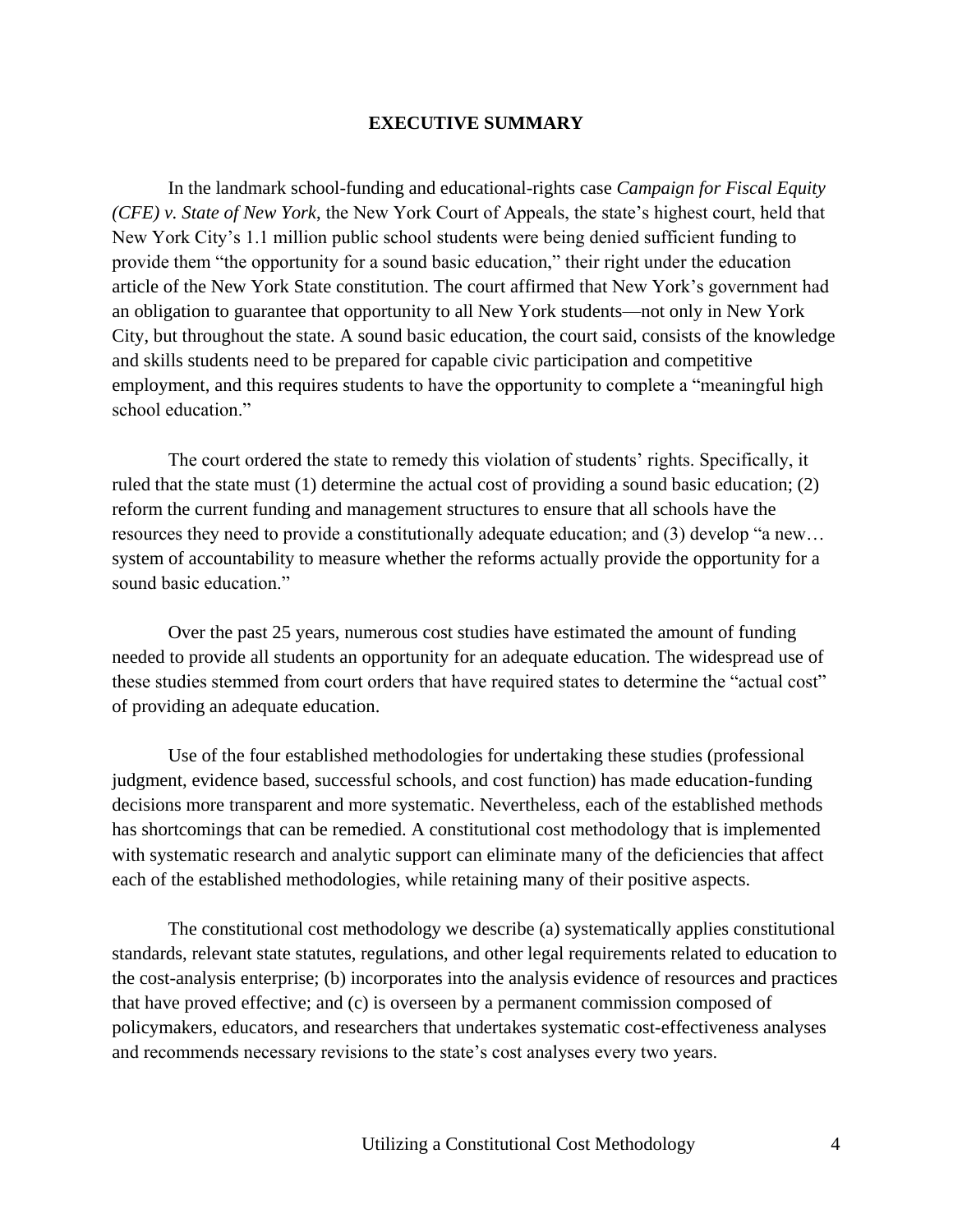#### **INTRODUCTION**

In the landmark school-funding and educational-rights case, *Campaign for Fiscal Equity (CFE) v. State of New York*, the New York Court of Appeals, the state's highest court, held that New York City's 1.1 million public school students were being denied sufficient funding to provide them "the opportunity for a sound basic education," their right under the education article of the New York State constitution.<sup>2</sup> The court affirmed that New York's government had an obligation to guarantee that opportunity to all New York students—not only in New York City, but throughout the state. A sound basic education, the court said, consists of the knowledge and skills students need to be prepared for capable civic participation and competitive employment, and this requires students to have the opportunity "for a meaningful high school education."<sup>3</sup>

The court ordered the state to remedy this violation of students' rights. Specifically, it ruled that the state must (1) determine the actual cost of providing a sound basic education; (2) reform the current funding and management structures to ensure that all schools have the resources they need to provide a constitutionally adequate education; and (3) develop "a new… system of accountability to measure whether the reforms actually provide the opportunity for a sound basic education."<sup>4</sup>

Following the *CFE* rulings, the findings of a cost study undertaken by the state education department formed the basis for the foundation formula adopted by the legislature to implement the decision. Fiscal-policy experts recommend that such studies be reconsidered every three to four years because of changes in education mandates and instructional strategies and increasing

 $2$  N.Y. Const. Article XI, section 1.

 $3$  CFE v. State of New York, 100 N.Y. 2d 893, 908 (NY 2003).

<sup>3</sup> *Id.* at 930.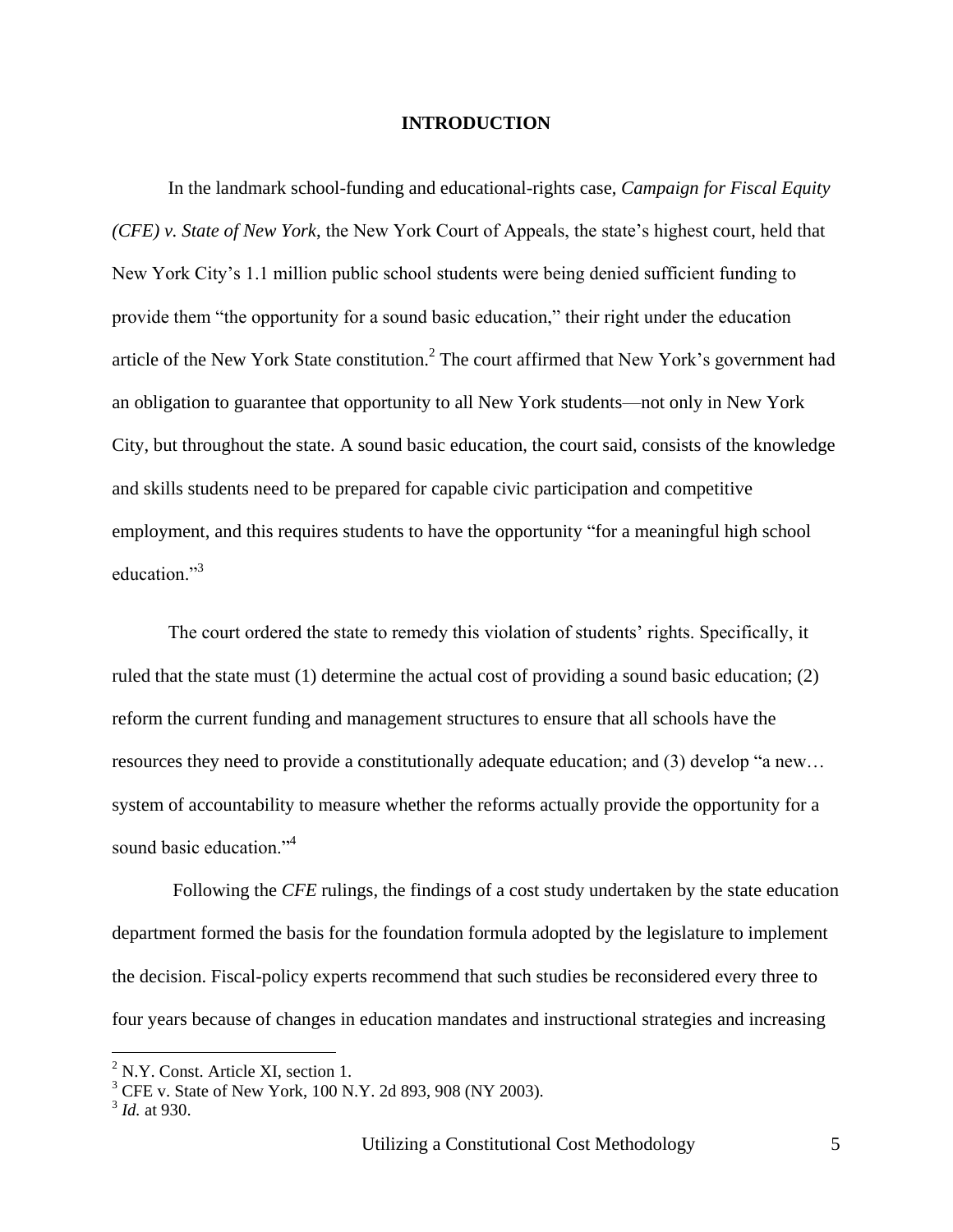costs. New York State has not reconsidered its cost methodology since the original *CFE* study in 2006.

State statutes have codified the "successful schools" methodology that the state education department implemented following the *CFE* decision. This approach determines the core foundation-funding amount on the basis of what school districts whose students have done well on certain state examinations are currently spending. <sup>5</sup> As we will argue in this report, this methodology lacks validity for the purpose of "determining the actual cost of providing a sound basic education." It does not attempt to identify or understand the specific resources and services these districts use to achieve these results, whether these resources and services can yield similar results with other student populations, and whether these services are being provided in a costeffective manner. Most importantly, the methodology does not attempt to understand whether the districts deemed successful are fulfilling the constitutional right of all of their students to the opportunity for a sound basic education.

The "constitutional cost methodology" we present in this report improves on "successful schools" and other existing methodologies in a number of important ways. It systematically applies constitutional standards and other relevant legal requirements to the cost-analysis process and incorporates research in constitutionally relevant areas into identifying effective educational resources and practices. In this way, it will more accurately determine the amount of funding that schools and school districts need in order to provide all of their students a meaningful opportunity for a sound basic education.

We recognize that building the state's capacity to undertake this type of cost analysis will take time. In the meantime, we hope that our research and recommendations will lead to

 $<sup>5</sup>$  The existing funding formulas are based on results of state examinations that the state itself abandoned</sup> when it adopted the Common Core State Standards several years ago.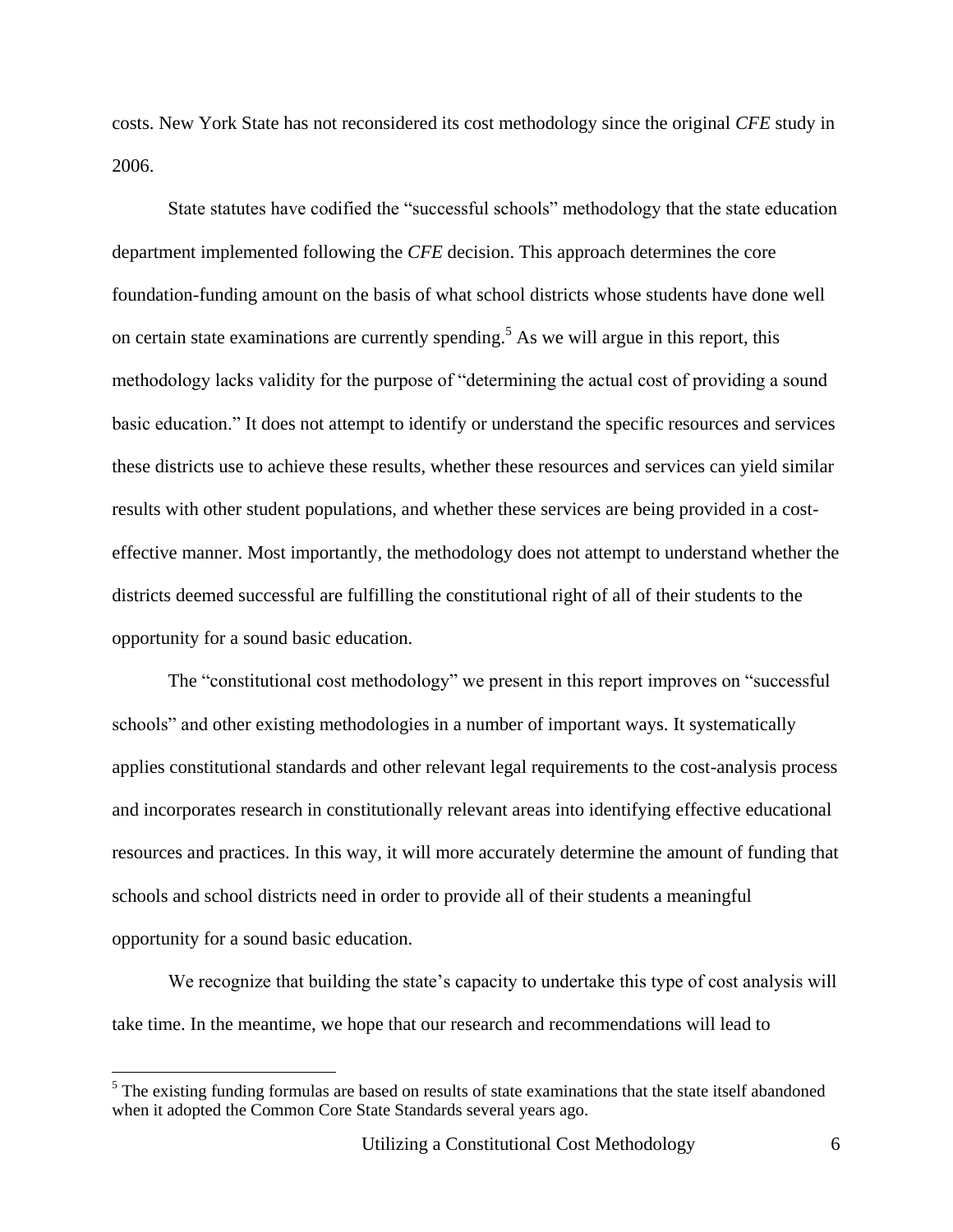discussions about how to implement improved cost studies based upon these concepts in the near future and how to create more valid and constitutionally compliant mechanisms for determining the level of funding needed to ensure that all students are provided a meaningful opportunity for a sound basic education.

#### **THE CURRENT APPROACH TO EDUCATION COST ANALYSIS**

Over the past 25 years, there has been a proliferation of cost studies that estimate the amount of funding needed to provide all students the opportunity for an adequate education (sometimes called "education adequacy studies"). Over 100 such studies have been undertaken in dozens of states. The widespread use of these studies stemmed from court orders in many of the school-funding "adequacy cases" that have required states to determine the "actual cost" of a sound basic education<sup>6</sup> or to identify the "proper educational package each...student is entitled to have."<sup>7</sup> Virtually all of these studies are based on one or more of four established methodologies: professional judgment, evidence based, successful schools, and cost function.

The goal of these court orders has been to ensure that state education finance systems provide adequate levels of funding, based on student needs, to guarantee all students a meaningful opportunity to meet constitutional requirements and/or state standards. Objective cost analysis helps to safeguard students' educational rights against political and economic vicissitudes by replacing the traditional practice of determining state appropriations based on the funding level that the governor and the state legislature are willing to assign to the education budget in any given year and then distributing the available funds to school districts on the basis of political deal-making. Use of cost studies can make education-funding decisions more

 $6$  CFE v. State of New York, 100 N.Y. 2d 893, 930 (2003).

 $7$  Campbell County School District v. State. 907 P.2d 1238, 1279 (WY, 1995).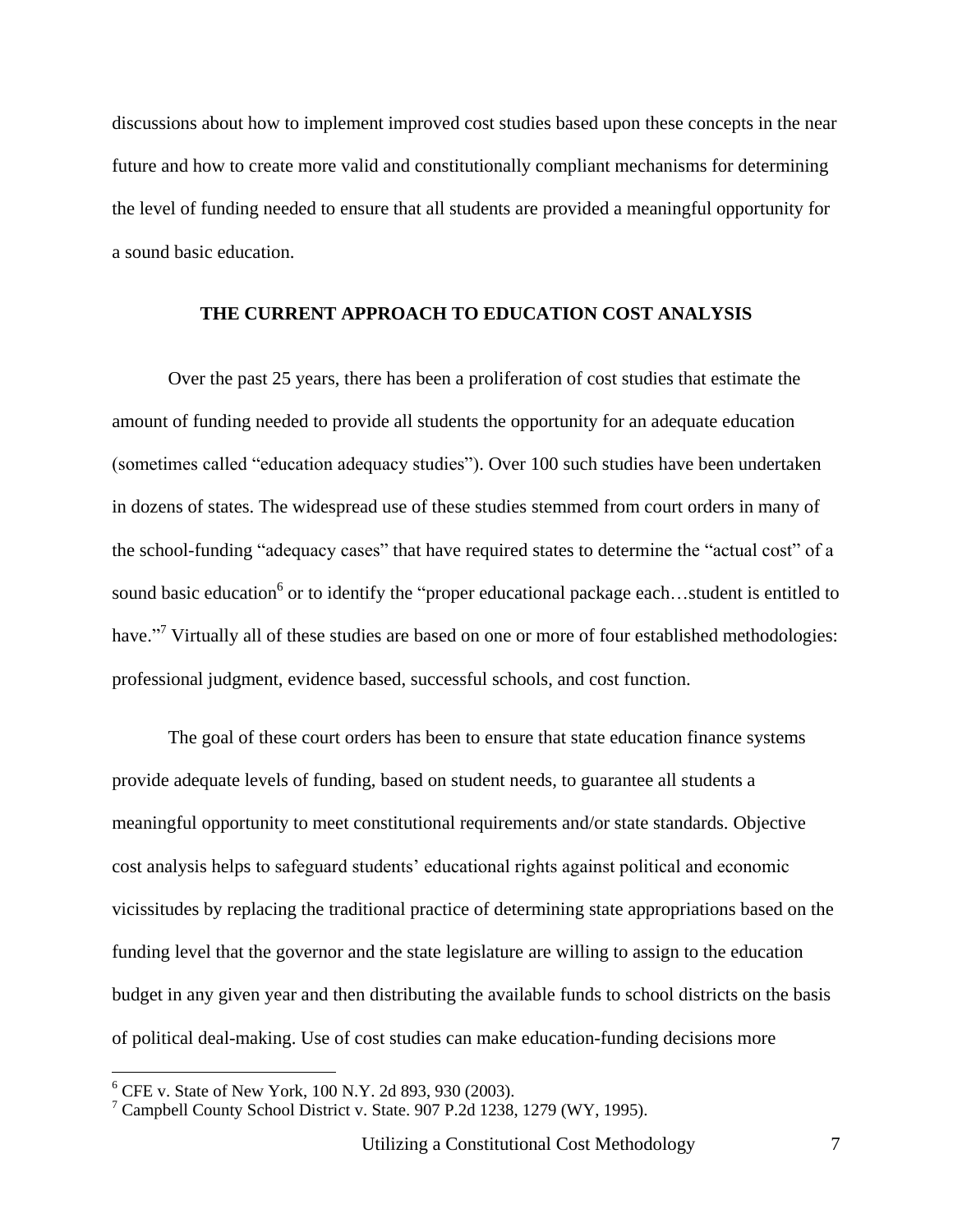objective, more transparent, and more needs-based. However, experience has demonstrated that each of the established methodologies has a number of weaknesses, some of which are particular to the specific methodology and others of which pertain to all of them.

The current approaches to determining the actual cost of an adequate or sound basic education can be improved substantially in their objectivity, accuracy, and responsiveness to students' educational rights. To do this, we believe that cost analysis in education should return to its constitutional roots. The "constitutional cost methodology" we describe in this report is designed to calculate the costs of providing the specific resources needed to fulfill students' constitutional rights, while, at the same time, promoting improved outcomes and costeffectiveness. This approach aims to do so by establishing definitive constitutional input and outcome parameters, promoting the systematic use of evidence of best practices and costeffective alternatives, and utilizing a transparent process that promotes focused professional and public input under the auspices of a permanent state commission.

#### *Description of Established Methodologies*

Cost-analysis methodologies aim to identify and explain the factors that should be considered in assessing resources necessary to provide all students the opportunity for an education that meets stated outcome standards. Each method uses specific evidence and particular assumptions to develop estimates of the appropriate level of funding. They utilize the knowledge and experience of experts (educators, school business officials, academics, economists, and/or statisticians, depending on the method) to identify the relevant evidence and assumptions. The recommendations that emerge from a costing-out analysis are rarely adopted *per se*, without modification; rather, policymakers use these recommendations as guidelines to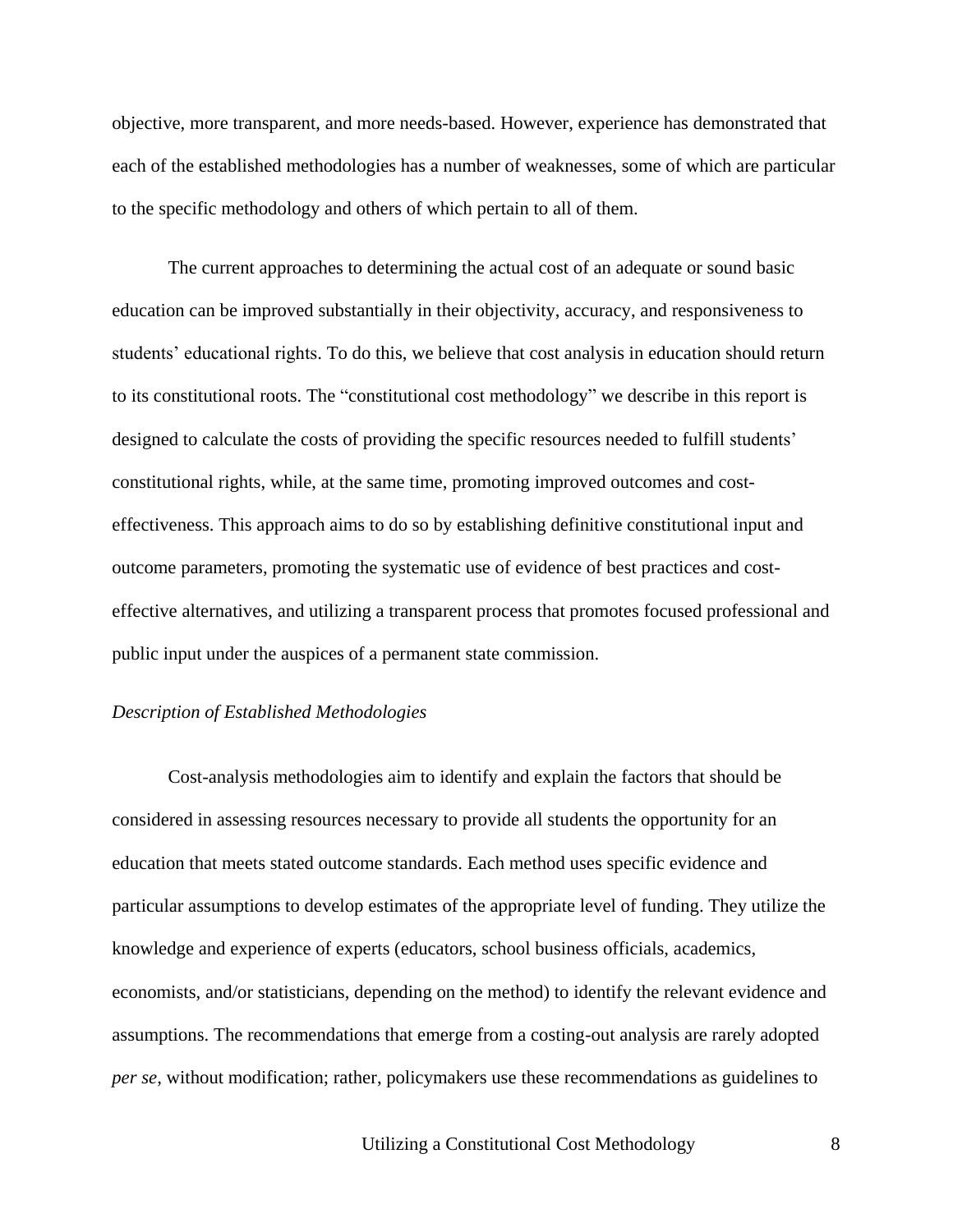make final decisions about the level and distributions of resources that should be provided to meet student needs.

Four major methodologies for conducting adequacy studies have emerged in recent years: (1) professional judgment, (2) evidence based, (3) successful schools, (4) and cost function. The professional-judgment method relies on intensive analyses and discussions among representative panels of experienced educators, administrators, and school business managers to determine the resources, services, and supports required for schools with varying demographic characteristics (e.g., numbers of English language learners and students living in poverty), the costs of which are then calculated by economists.

The evidence-based approach uses a selection of education research to develop educational program models. Specific aggregate and per-pupil costs can then be calculated from these models.

The successful-schools approach articulates criteria for defining a "successful" school or school district and then identifies a number of schools or districts that meet these criteria. It uses the average expenditures of these schools or districts as a foundation figure upon which adjustments for extra student needs and other costs are added to develop a statewide formula.

The cost-function method uses statistical techniques based on past performance data to determine how many dollars a particular school district would need to spend per student, relative to the average district in the state, to achieve a specific performance target or targets, given the characteristics of the district and its student body.<sup>8</sup>

<sup>8</sup> For more detailed descriptions of these methodologies and how they have been applied in practice, *see* Bruce Baker, Lori Taylor and Arnold Vedlitz, Adequacy Estimates and the Implications of Common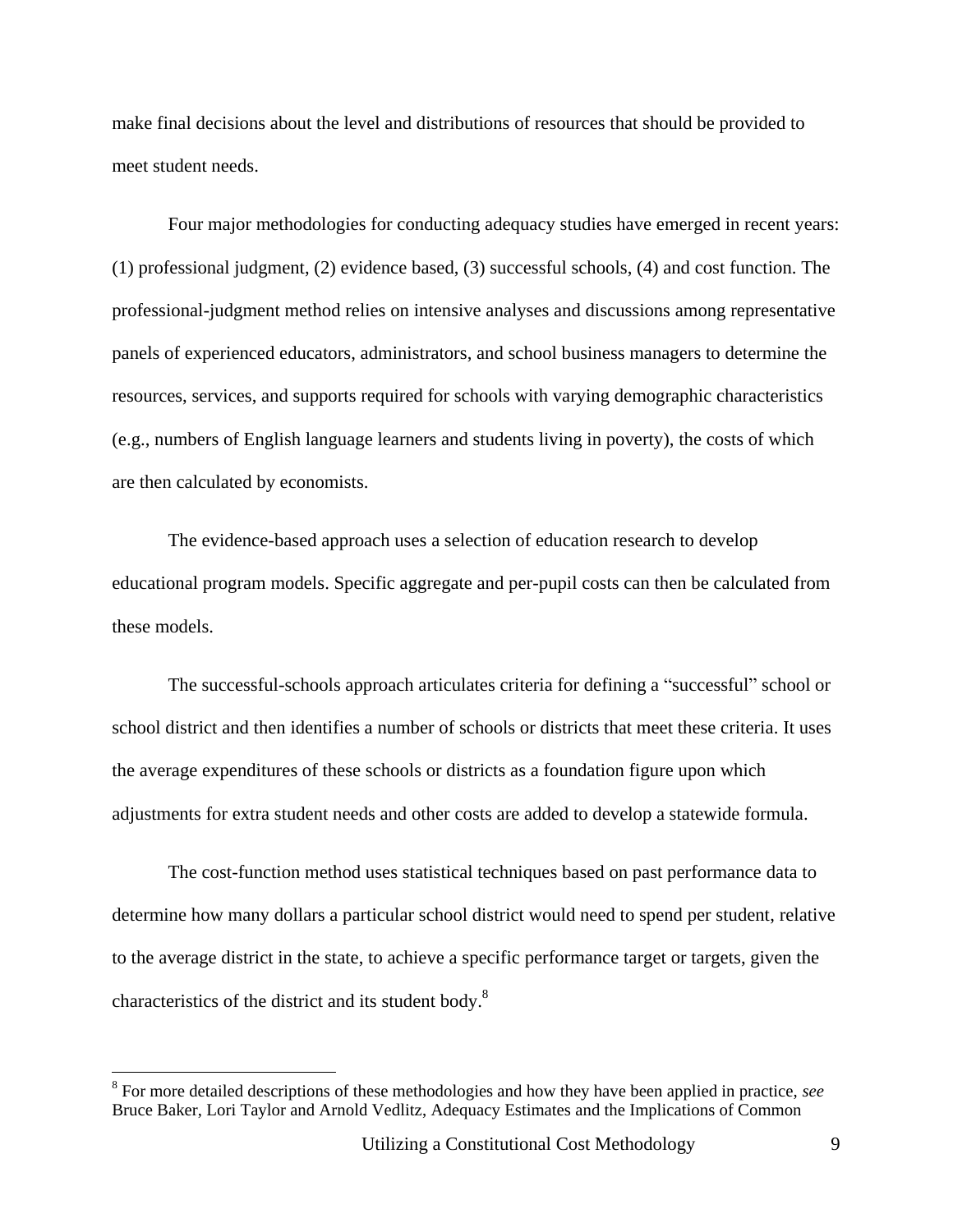#### *Shortcomings of the Established Methodologies*

 $\overline{a}$ 

Although each of these methodologies has, in practice, evidenced particular implementation problems,<sup>9</sup> they share four fundamental deficiencies. First, the desired student outcomes on which the analyses focus have often been unclear, indeterminate, or unattainable. Second, calculations used to determine the additional costs involved in meeting the educational needs of students living in poverty, students with disabilities, and English language learners have generally not been evidence based. Third cost-effectiveness factors have not been sufficiently considered or incorporated. Finally, although all of the methodologies can produce more analytic, more objective, and more transparent estimates of the costs of public education than the largely political deal-making approach that has predominated state education budget determinations in the past, all of them are open to and, in practice, have often been subject to an unnecessary degree of subjectivity and political manipulation.

The so-called "successful schools" methodology—the methodology that was used by the New York State Board of Regents to determine the funding levels used in the current foundation

Standards for the Cost of Instruction, Report to the National Research Council (2008); *see also*, Handbook of Research in Education Finance and Policy (2014).

Professional judgment has been the most widely used of the current cost methodologies, and the predominant pattern in recent years has been for cost studies to rely on professional-judgment processes that are combined with or incorporate elements of the evidence-based, successful schools, and/or cost function approaches. *See, e.g.,* Augenblick, Palaich and Associates, Costing Out the Resources Needed to Meet Pennsylvania's Public Education Goals (2007) (utilizing professional judgment, successful schools and evidence-based approaches); Allan Odden, Lawrence O. Picus and Mark Fermanich, An Evidence-Based Approach to School Finance Adequacy in Arkansas (2003) (combining evidence-based and professional judgment approaches); American Institutes for Research, An Independent Comprehensive Study of the New Mexico Public School Funding Formula (2008) (combining professional judgment with aspects of successful-schools and evidence-based approaches.)

 $9\overline{P}$  For a detailed discussion of the particular strengths and weaknesses of each approach, see Michael A. Rebell, "Professional Rigor, Public Engagement and Judicial Review: A Proposal for Enhancing the Validity of Education Adequacy Studies," 109 TCHRS. COLL. REC. 1303 (2007).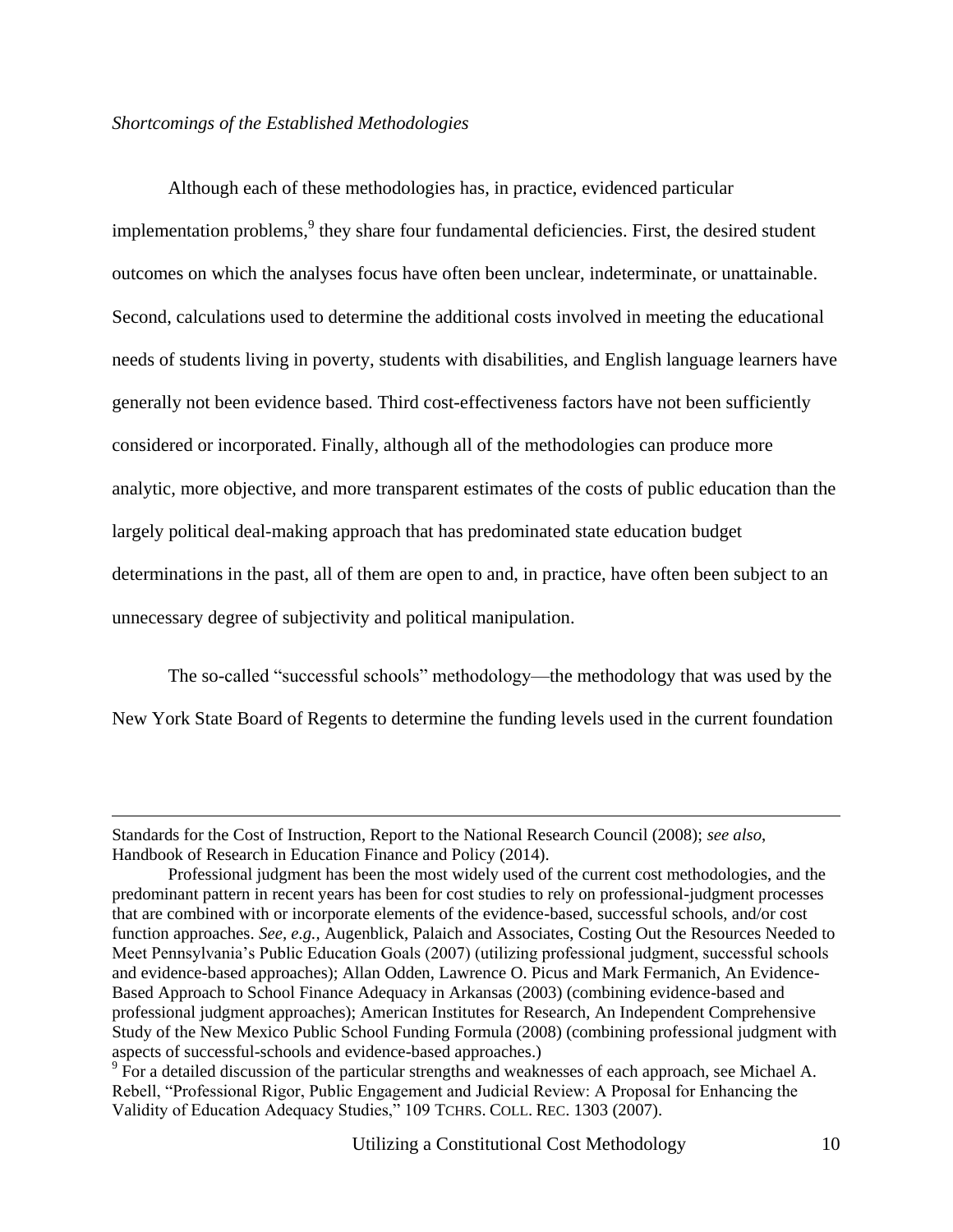formula—is particularly weak.<sup>10</sup> Successful-schools studies generally establish a base-cost figure related to the average expenditures in the schools or districts they have designated as "successful," though these districts generally include few English language learners or students in poverty. They then add an additional percentage weighting ("weights") to the base figure to account for the number of students in poverty, English language learners, and students with disabilities in each district and assume that all other districts, if competently administered, could achieve results similar to those achieved by the "successful" districts, if they receive funding at levels that result from the weighted cost figures.

The Regents' methodology defined a "successful school district" in terms of whether, throughout the district and over a three-year period, an average of 80% of students achieved level-3 scores on the fourth- and eighth-grade English language arts and mathematics exams and a 65 or more on six different high-school Regents exams. This definition appears somewhat arbitrary and simplistic. No explanation or justification for the 80% figure or for the use of an average of 80% across all tests rather than on each test was provided. Nor did the Regents disaggregate these test scores to assess whether the district had been successful in improving the achievement of students with high needs in relation to the general population. Furthermore, since the Regents have now determined that student success should be measured by scores based on the new Common Core curricula in English language arts and mathematics, the scores that were used to determine "successful" schools in the calculations that still form the basis for the existing foundation formula are now out of date.

 $10$  More detailed discussion of the shortcomings of the other existing methodologies can be found in Michael A. Rebell, Henry M. Levin, Robert Shand and Jessica R. Wolff, *A New Constitutional Cost Methodology for Determining the Actual Cost of a Sound Basic Education* (August 2016), available at [www.equitycampaign.org.](http://www.equitycampaign.org/) That document also discusses in more detail the technical aspects of the cost effectiveness analysis (CEA) techniques developed by Henry M. Levin and his colleagues at Teachers College, Columbia University that are discussed below.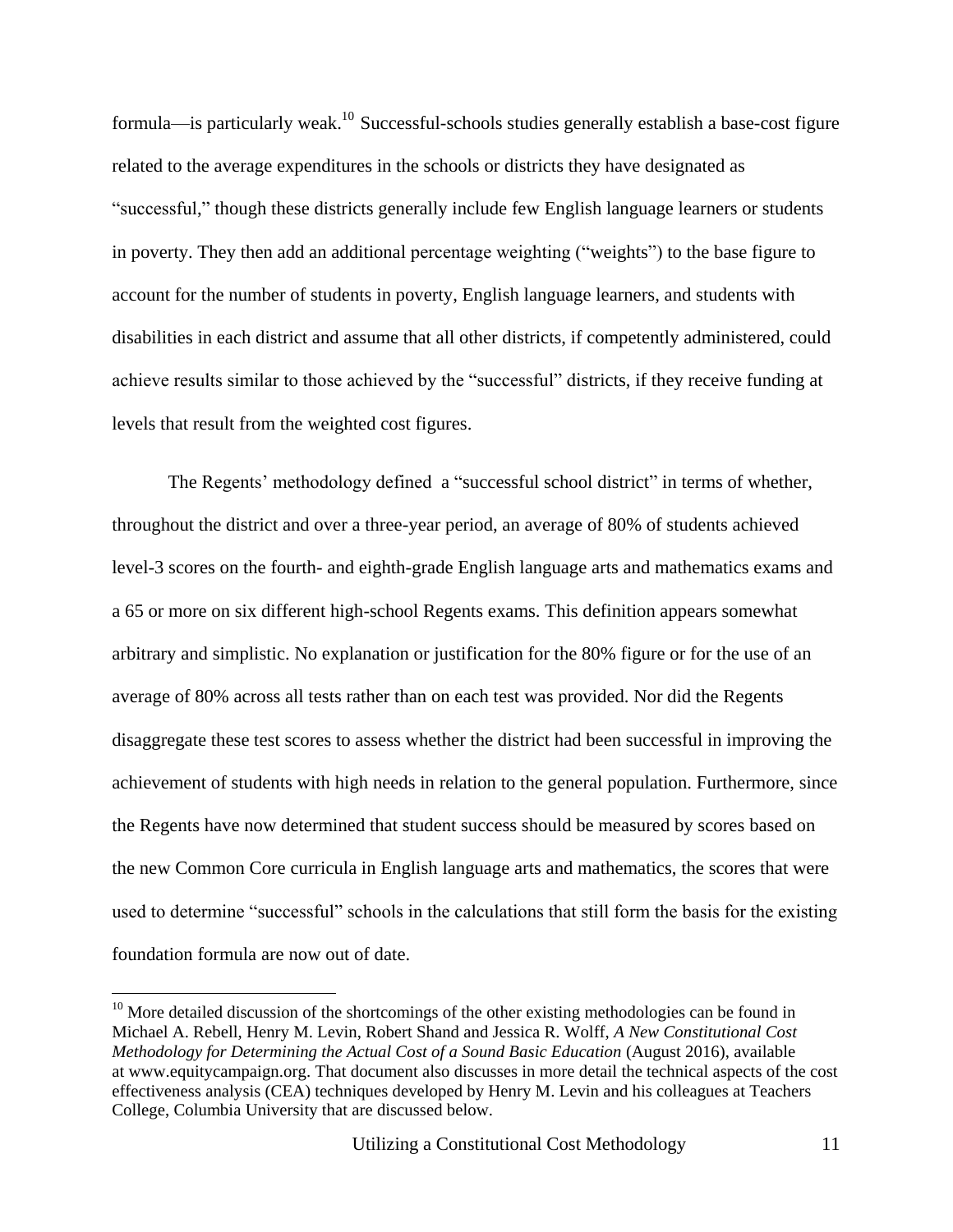The weights that successful schools studies have used to account for students with greater needs range from 5% to 120%, and they tend to be derived from the literature on weights that have been used in the past by legislatures or state education departments.<sup>11</sup> Generally, these weightings have emerged from political compromises or from the amount of funds available at the time rather than being determined objectively based on the actual needs of students. The Regents' formula utilized an extra weighting of 100% for each student eligible for a free and reduced price lunch, with no extra weighting for English language learners. No explanation was provided for this determination, other than a general reference to the "research literature."<sup>12</sup>

Successful-schools analyses also do not attempt to assess whether successful districts used efficient or cost-effective practices, or to control for socioeconomic or other factors that may affect expenditures and results. In New York State, the Regents also applied an "efficiency screen" that eliminated from the final calculations the highest-spending 50% of school districts that otherwise met the criteria for being "successful," apparently on the suspicion that these districts' offerings were enriched. This decision to count only the lowest spending half of successful district was made without adequate data to confirm whether this was the case or whether any or all of the higher-spending districts actually needed to provide additional services in order to afford all of their students a sound basic education. Nor did they confirm whether the

 $11$  Supplemental support for English language learners varies from 6% in Arizona to 120% in Maryland, and supplemental support for students receiving free or reduced-price lunch ranges from 5% in Mississippi to 100% in Maryland. William Duncombe & John Yinger, How Much More Does a Disadvantaged Student Cost? 24 Econ. Educ. Rev. 513 (2005). *See also*, Massachusetts Foundation Budget Review Commission: Final Report, October 30, 2015, p.10 ("Recommended weightings for low income students in the national literature range from…40% more than the base per student rate to 100% more.")

<sup>&</sup>lt;sup>12</sup> The New York State Regents Proposal on State Aid to School Districts, 2010-2011, p. 39, available at http://www.p12.nysed.gov/stateaidworkgroup/2010-11RSAP/RSAP1011final.pdf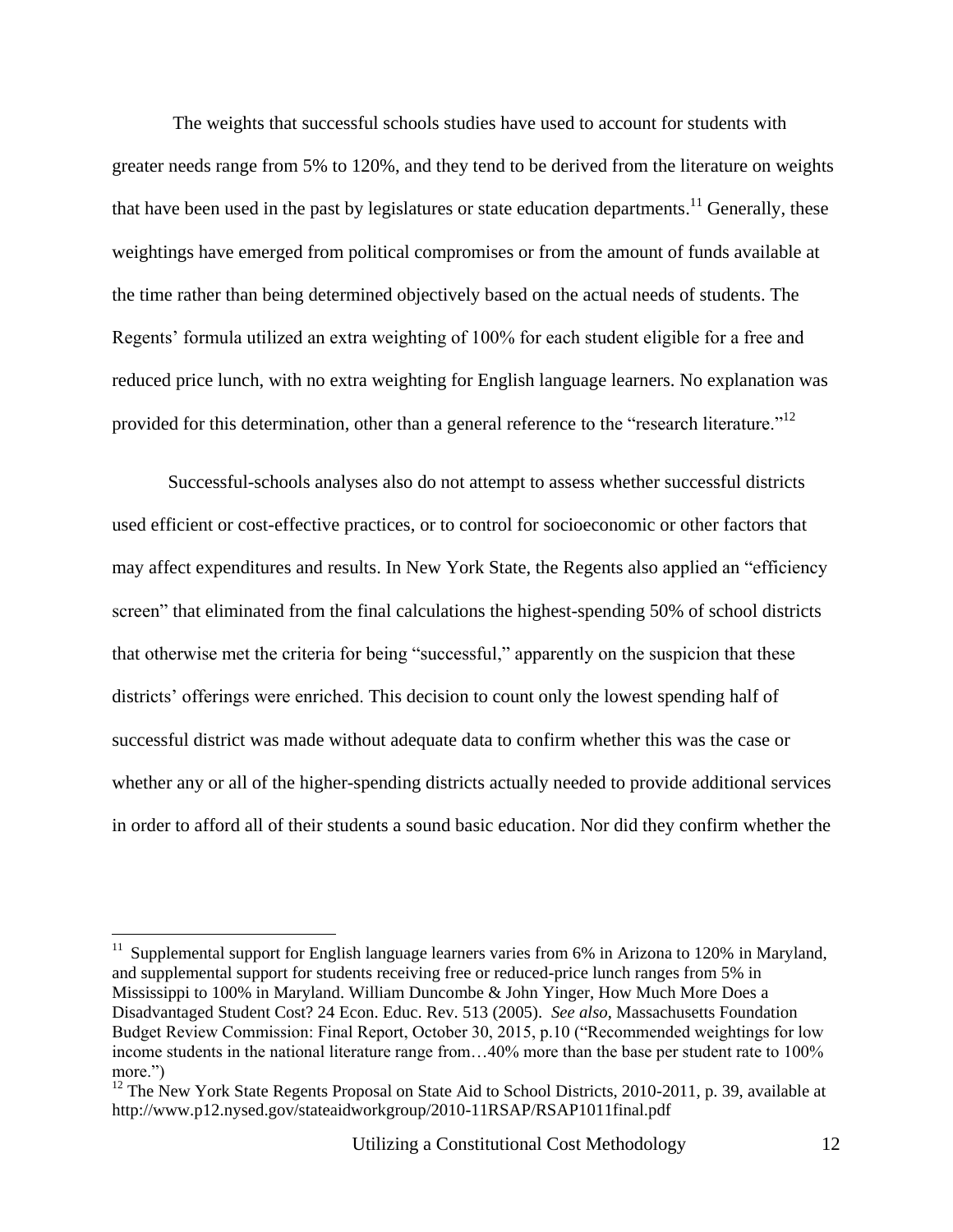lower-spending "successful" districts were, in fact, providing sufficient opportunities for their lower-achieving students.<sup>13</sup>

As two leading education economists recently put it:

Successful Schools (or districts) analysis simply involves taking the average expenditure of those schools or districts which currently achieve average outcomes that meet or exceed desired, perhaps adequate levels. …[T]he method is little more than a cost function a) without any controls for student characteristics, context or input price variation, and b) devoid of any sufficient controls for inefficiency or missing these controls altogether. Put bluntly, Successful Schools analysis, in its usual application, is of negligible use for determining costs.<sup>14</sup>

In short, the use of the widely discredited successful-school-district methodology by the Regents in the past is fundamentally flawed. New York State must now undertake a new, up-to-date analysis to determine the actual cost of providing all students the opportunity for a sound basic education. We propose that the state adopt a new constitutional cost methodology that substantially eliminates many of the basic flaws of the existing methodologies and will better promote compliance with students' constitutional right to a sound basic education.

 $13$  The New York State Education Department undertook an analysis that indicated that the higher spending successful school districts had greater average teacher salary costs, smaller class sizes, and provided more AP courses than did the lower spending successful school districts. *See,* Regents 2007- 2008 Proposal on State Aid to School Districts, pp. 53-54. What this analysis did not reveal, however, was whether, given the competitive salary levels in the local job markets and the needs of the particular students involved, these expenditures were necessary in order to provide all students in these districts the opportunity for a sound basic education. The larger class sizes and lack of AP courses in the lower spending districts also raise questions about whether their students were receiving opportunities that met the state's "college and career ready" standards and constitutional requirements.

 $14$  Bruce Baker and Jesse Levin, Educational Equity, Adequacy, and Equal Opportunity in the Commonwealth: An Evaluation of Pennsylvania's School Finance System (2014).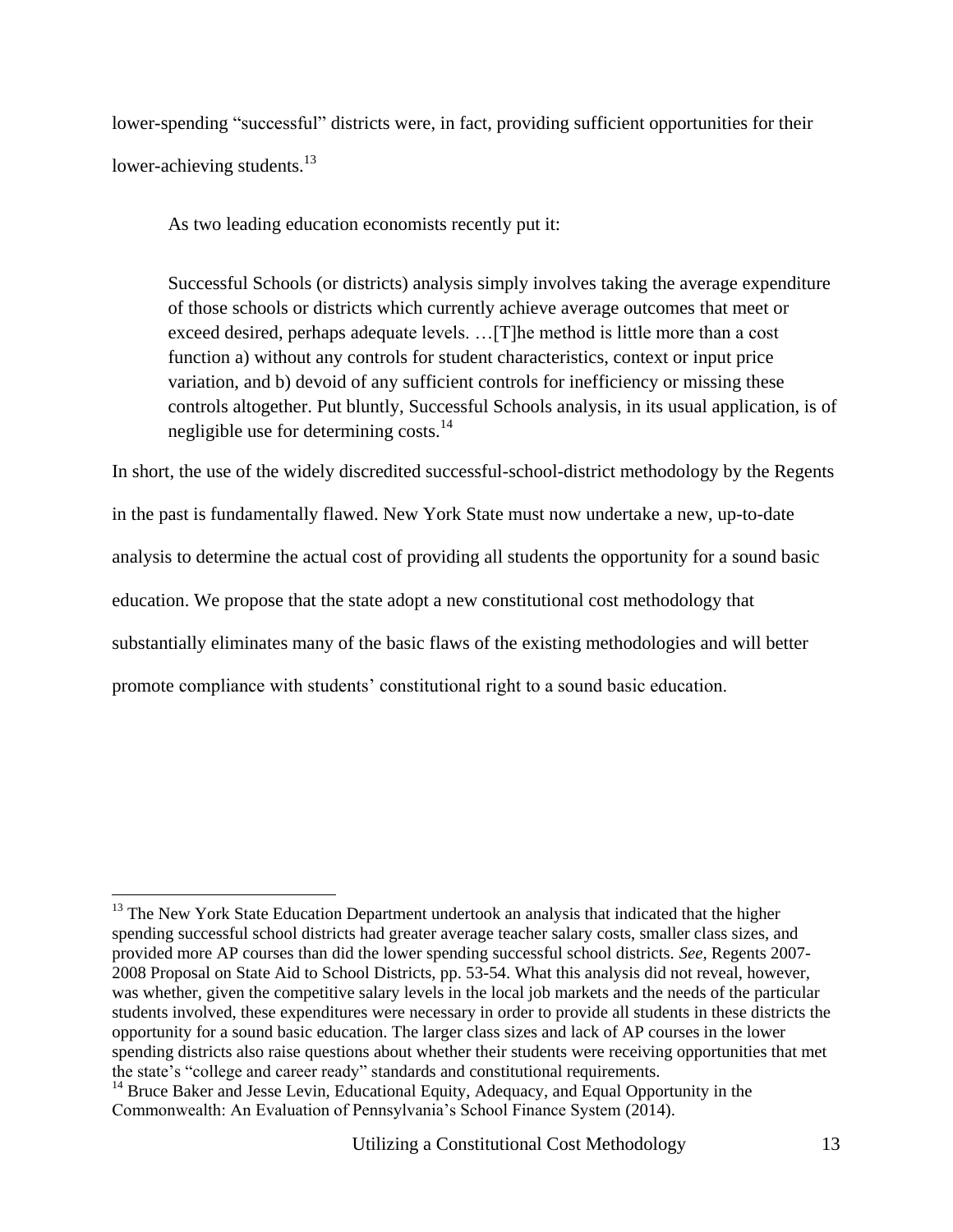#### **THE CONSTITUTIONAL COST METHODOLOGY**

#### *Overview*

 $\overline{a}$ 

The basic aim of a constitutional cost methodology is to determine the amount of funding necessary to ensure that the state's education-finance system provides *all* students *all* of the educational resources they need and to which they are entitled in order to have a meaningful opportunity to obtain an adequate education. Over the past four decades, there has been a surge of litigation in the state courts regarding the "equity" or "adequacy" of state education finance systems. Such litigations have, in fact, been filed in 45 of the 50 states. To date, the highest state courts in 23 states have held that, under their state constitutions, students have a right to an "adequate" education, a "thorough and efficient education," or a "sound basic education."<sup>15</sup>

The proposed constitutional cost methodology emphasizes using substantive, legally binding standards for specifying both resource inputs and educational outcomes. The use of existing state standards and requirements boosts prospects for ensuring that an appropriate range of resources will be made available to meet student needs, and reduces possibilities for subjectivity and political manipulation. The methodology also systematically incorporates into its basic procedures the use of educational research and cost-effectiveness analyses in order to enhance program effectiveness and cost efficiency. Although legislators and school officials would retain ultimate discretion to make final appropriation and expenditure decisions, the constitutional context and systematic use of relevant evidence would require them to justify substantial variations from the recommendations that emerged from the cost-analysis process.

<sup>15</sup> For a detailed discussion of this history, *see,* Michael A. Rebell, Courts and Kids: Pursuing Educational Equity Through the State Courts (2009), and the 2015 Supplement, available at http://press.uchicago.edu/dms/ucp/books/pdf/COURTS\_AND\_KIDS\_2015\_Supplement.pdf. For up to date information about the status of these cases, see the SchoolFunding.Info website, maintained by the Campaign for Educational Equity at Teachers College, Columbia University, www.schoolfunding.info.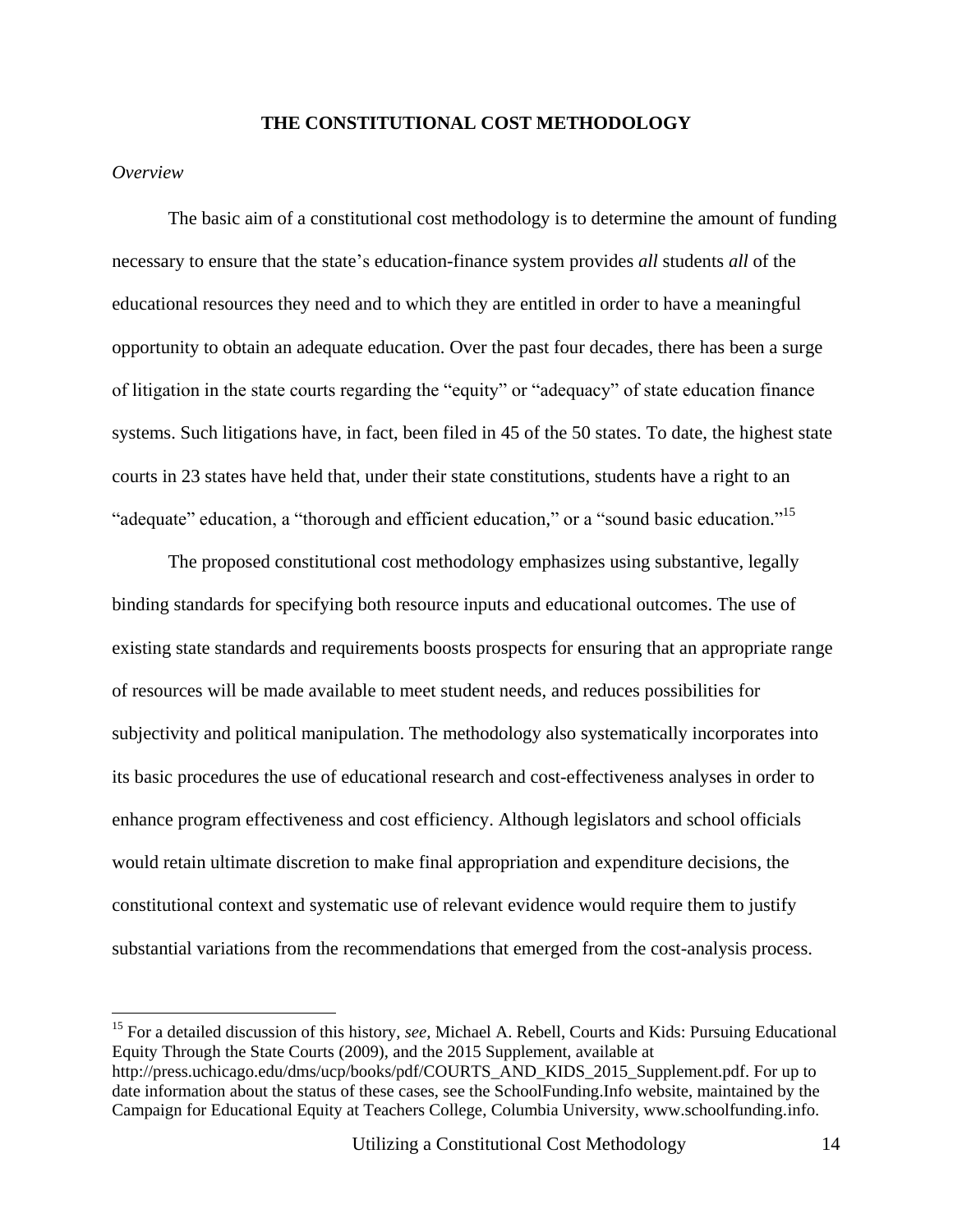The decisions of the state courts in New York exemplify the types of constitutionally prescribed outcome standards that are set forth in the state-court adequacy decisions. The New York Court of Appeals has held that every student in the state is entitled to a "meaningful high school education" and the "opportunity for a sound basic education" and has specified that the purpose of these constitutional requirements is to prepare students to

1) Function productively as civic participants with skills fashioned to meet a practical goal: meaningful civic participation in contemporary society, including voting and serving on a jury, and to

2) Compete for jobs that require a high level of knowledge, skill in communication and the use of information, and the capacity to continue to learn over a lifetime.<sup>16</sup>

The New York courts have also held that the following resources are essential for meeting the stated outcome goals:

1. Sufficient numbers of qualified teachers, principals and other personnel;

2. Appropriate class sizes;

3. Adequate and accessible school buildings with sufficient space to ensure appropriate class size and implementation of a sound curriculum;

4. Sufficient and up-to-date books, supplies, libraries, educational technology and laboratories;

5. Suitable curricula, including an expanded platform of programs to help at-risk students by giving them "more time on task";

6. Adequate resources for students with extraordinary needs; and

7. A safe, orderly environment.<sup>17</sup>

A cost methodology based on these constitutional standards, and the state laws and regulations

that emanate from them, can ensure that the range and quantity of resources provided to students

<sup>16</sup> *CFE v. State of New York*, 100 N.Y.2d 893, 905-908 (NY 2003).

<sup>17</sup>*CFE v. State of New York*, 187 Misc. 1, 114-115.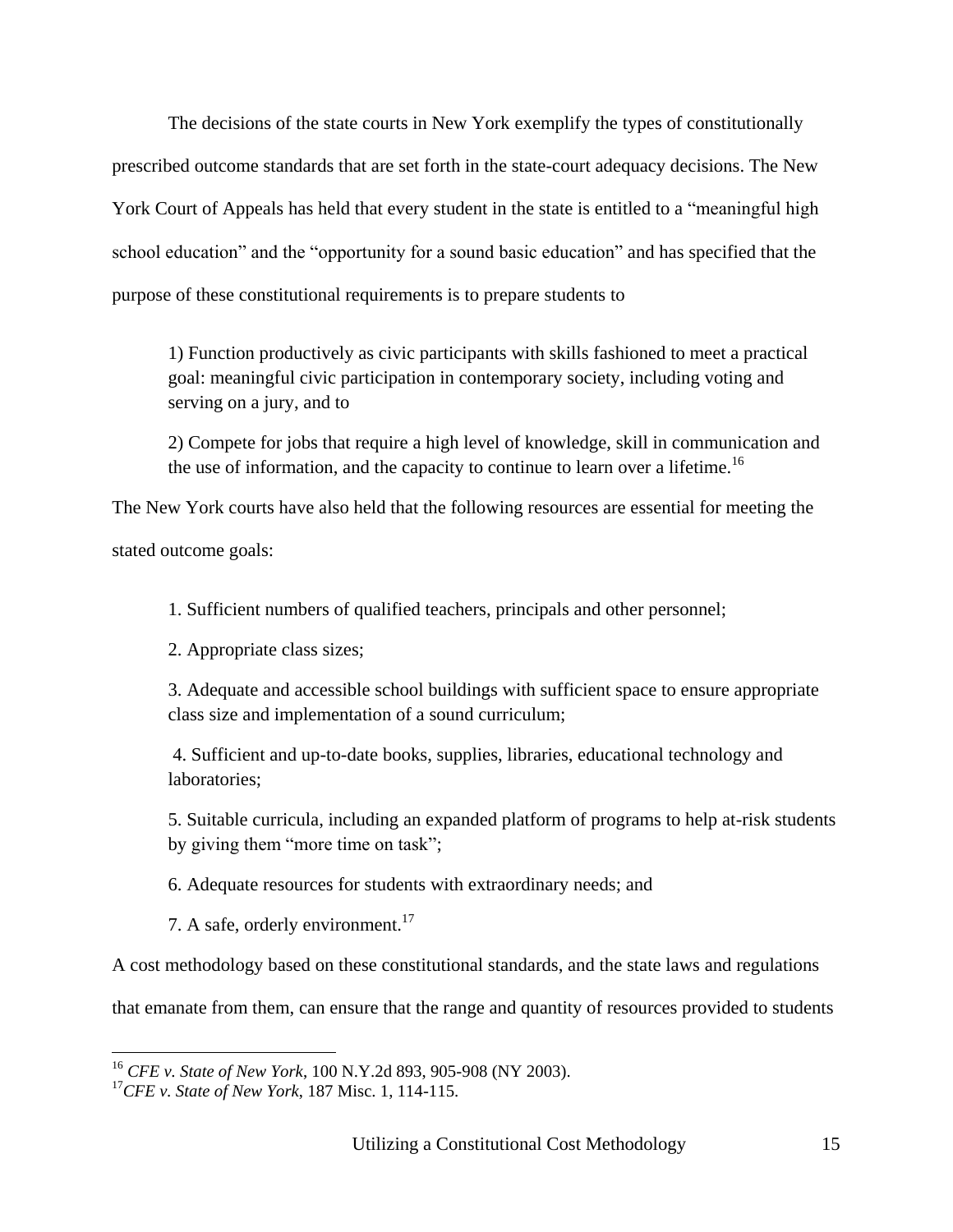is consistent with their right to a sound basic education, and, at the same time, enhance the rigor, validity, and legitimacy of the cost methodology itself.

The primary implementation approach we envision is the convening of professionaljudgment panels operating under the auspices of a standing commission that would promote the effective use of programmatic and cost-effectiveness research, as well as focused cost-function studies. We omit any use of the "successful schools" methodology because, as discussed above, this approach fundamentally lacks validity and reliability, and is incapable of ensuring that the constitutional rights of all students are effectively implemented.

#### *Application*

#### Utilizing Constitutional and Statutory Standards

To provide substantive input and outcome criteria for determining costs, the constitutional cost methodology employs the constitutional standards articulated by the state courts to define the expected outcomes of education; the state statutes and regulations issued by the state department of education to implement the constitutional standards; and the essential programs and supports that students need in order to obtain the opportunity for an education that is consistent with these standards and statutes. This approach provides a more comprehensive and accurate declaration of the actual purposes and expected results of public education than the test-score-based proficiency standards that have been used to set outcomes and derive inputs in most cost studies in recent years. Students' right to a sound basic education requires schools to provide more than what students need to achieve adequate scores on standardized tests in math and reading. The New York courts' emphasis on preparing students for civic participation and employment reflects the enduring understanding of the basic purposes of education that date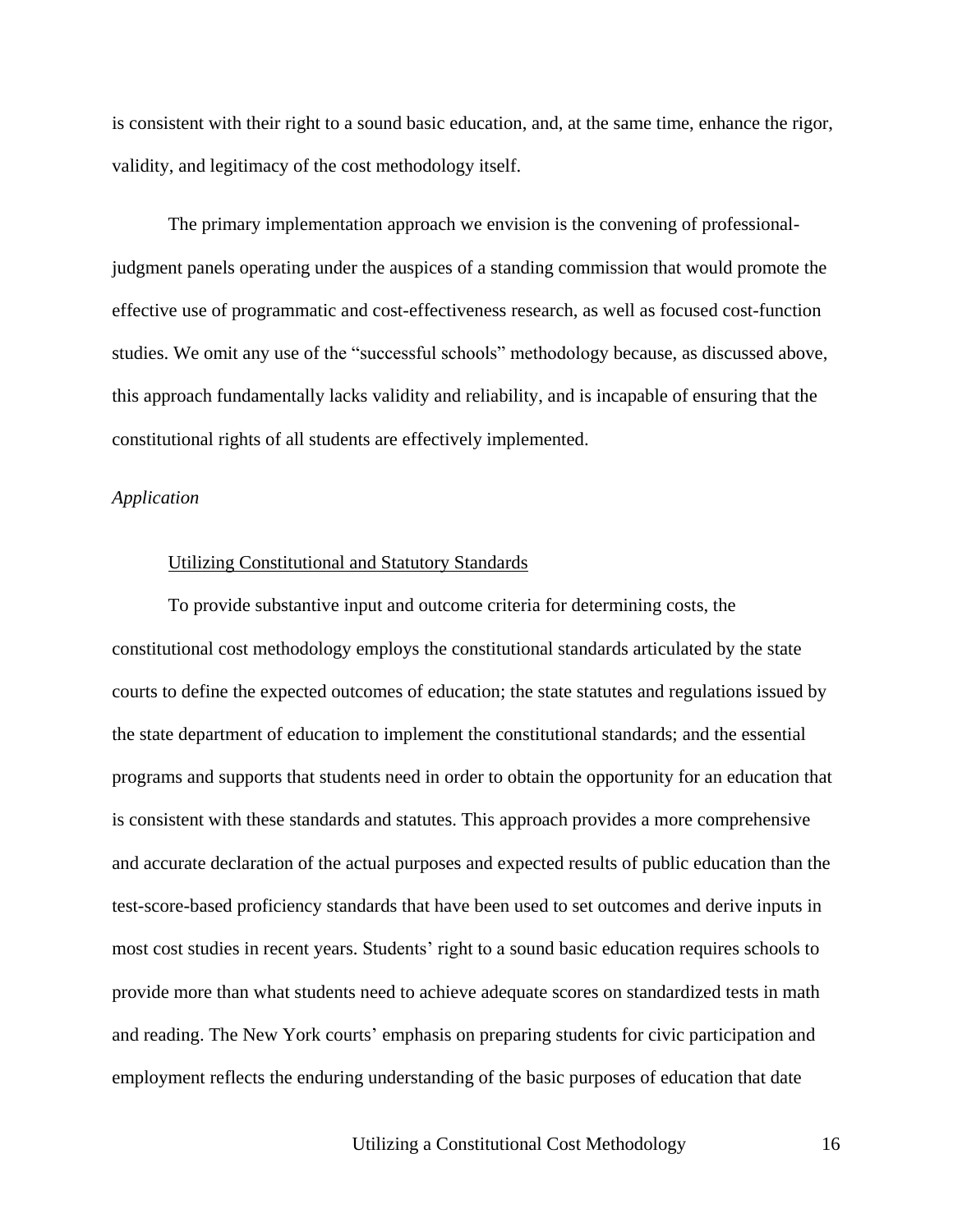back to the 19<sup>th</sup>-century common-schools era and continues to represent the views of educators, parents, and the general public today.

Reliance on a constitutional standard that focuses on civic functioning and employment skills clarifies for professional-judgment-panel members, researchers compiling evidence of effective educational practices, and policymakers and the public at large that a sound basic education must deliver not only proficiency in reading and math, but also the broad range of knowledge and skills in history, civics, science, the arts, technology, and other areas, as well as critical-thinking, communication, problem-solving, self-management, interpersonal, and other skills and attitudes that students need to be successful in today's dynamic, competitive world. <sup>18</sup> These emphases also highlight the importance of experiential curricular and co-curricular or extracurricular activities, career and technical education, internships, and the range of other experiences that students need to become capable citizens and competitive workers.

The constitutional approach uses both the existing quantitative assessments and additional quantitative and qualitative measurements that evaluate broader dimensions of the educational experience. Scores on standardized exams in reading and math are relevant to an assessment of a student's knowledge base, as are test scores and other quantitative measures of student progress in the other academic content and skills areas that students should be learning. Use of a constitutional standard would, in addition, encourage educators and policymakers to develop and adopt a richer range of valid quantitative and qualitative assessments of relevant but currently unassessed knowledge, skills, and attitudes. The recently enacted federal Every Student Succeeds Act specifically encourages states to develop such broader measures by including in

<sup>18</sup> See, Henry M. Levin, *More than just test scores,* 42 PROSPECTS 269 (2012); James J. Heckman and Tim D. Kautz, Hard Evidence on Soft Skills NBER Working Paper 18121 (2012) and James Ryan, Five Miles Apart: 257 (2010) (Noting that test scores at best only assess the basics, but not real quality in education.)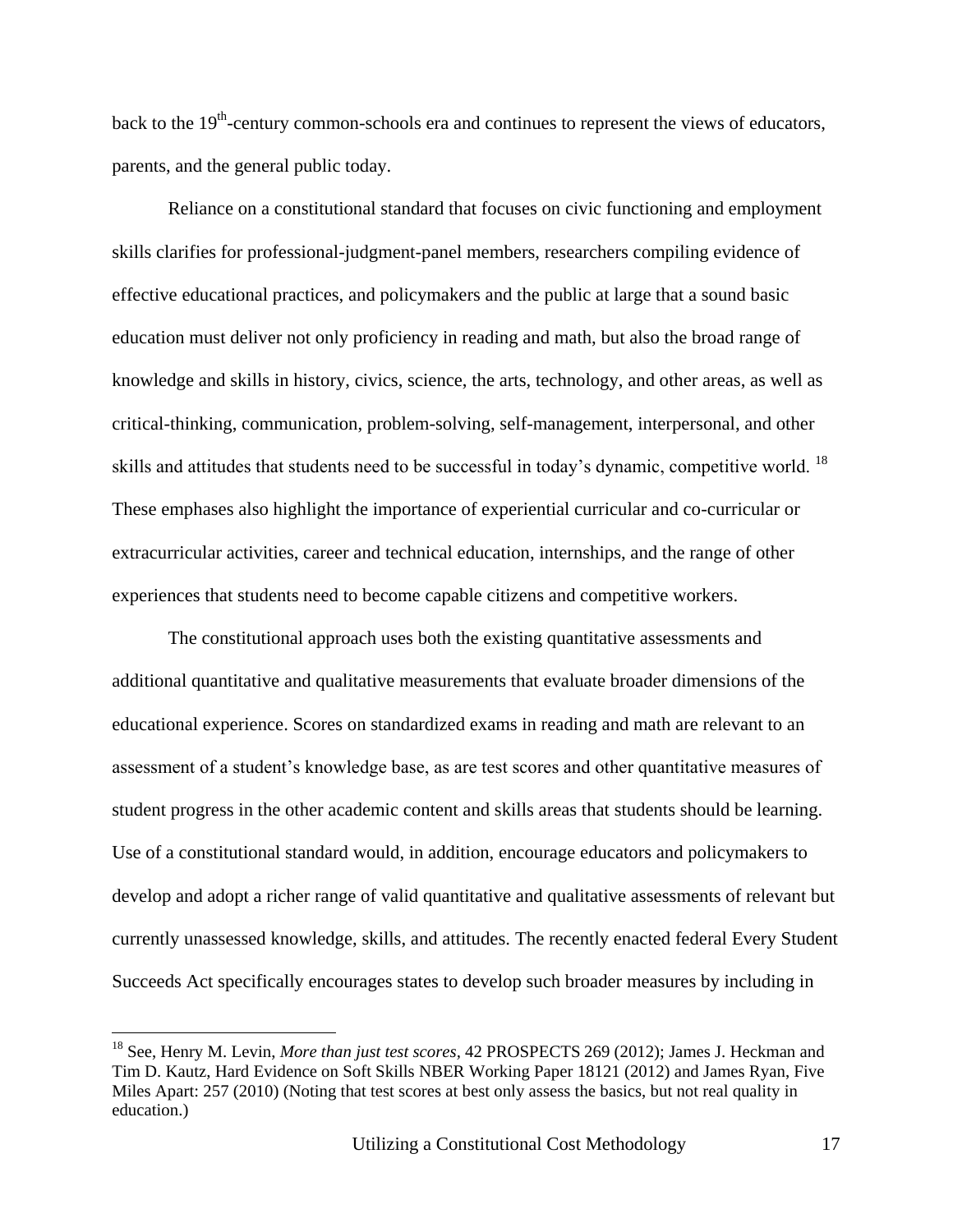their accountability systems one or more indicators of "school quality or student success" other than standardized test scores,<sup>19</sup> and a number of school districts, such as the CORE districts in California (which include Los Angeles, San Francisco, Oakland, and six other school districts), have already made significant progress in developing such indicators.

The use of constitutional standards provides more structure, objectivity, and appropriate breadth to the inputs that are considered in the cost-analysis process. Currently, the range of educational programs and resources considered by professional-judgment panels depend solely on the knowledge and experiences of the individuals who sit on these panels or on summaries of evidence or other materials that are prepared by consultants who organize the panels. Since the number of people that can sit on these panels, and the number of those who choose the materials that are used in the evidence-based model, are limited, current procedures often do not encompass the full range of necessary educational experiences and the full range of professional perspectives on how best to provide these experiences. This means that programs and resources geared to the needs of particular subgroups of students are inadequately examined.

The seven essential resource areas that the New York courts articulated provide a substantive framework that can help organize both the selection of professional-judgment panels and the range of evidence that must be considered in their deliberations. The essential resources provide a checklist that those selecting panel members can use to ensure that individuals who are experienced with resource needs in each relevant category are represented on the panels. Once panels are convened, the list provides a framework for organizing the evidence that the group will consider and the discussions that will be initiated in order to ensure that the needs of all students are considered in a comprehensive manner.

 $19$  20 U.S.C.A. §6311(c)(4)(B)(v)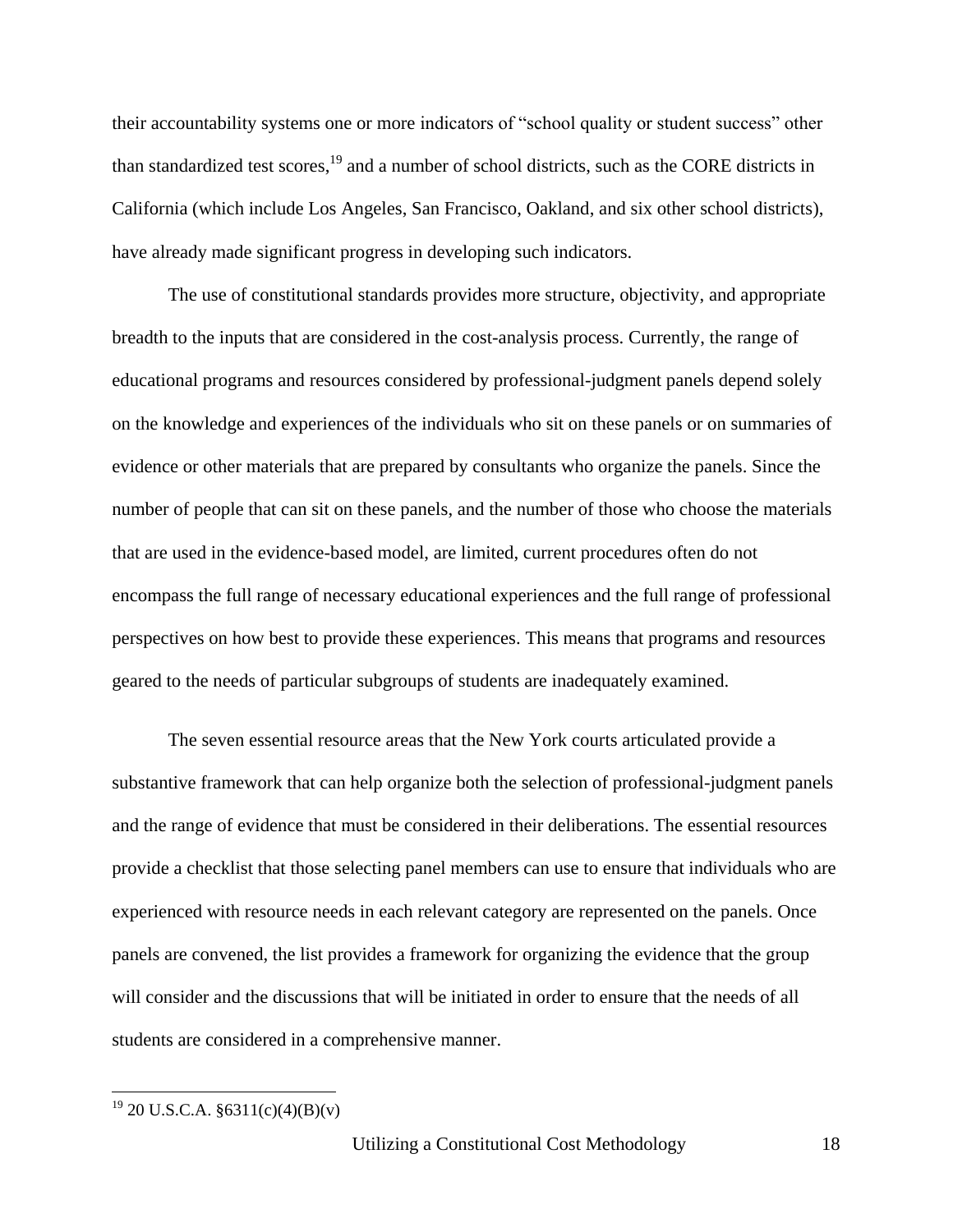There are, of course, many ways that the judicial requirements for "sufficient numbers of qualified teachers," "sufficient and up-to-date books, supplies, libraries, educational technology and laboratories," and "an expanded platform of programs to help at-risk students" can be met. In New York, as in most states, these general standards are supplemented by state statutes and detailed regulations issued by the state board or the commissioner of education that deal with all of these issues. These regulations provide specific subcategories for the panels to consider under each major heading. For example, in New York, there are specific regulatory requirements regarding teacher qualifications, and for adequate libraries and science labs.<sup>20</sup> New York has also implemented the requirement for an "expanded platform of programs to help at-risk students" by creating detailed regulations concerning "academic intervention services" that school districts must offer to all students who are not meeting state proficiency standards in core subject areas.<sup>21</sup>

Some professional-judgment panels in past studies have been instructed to consider summaries of some of the state's legal requirements, but these instances have been sporadic and *ad hoc*. The constitutional cost methodology systematizes reliance on the full range of relevant legal requirements. Their responsibility to ensure that resources in all of the seven basic categories are available to all students will compel panelists to detail resource needs in each of these areas. Furthermore, the use of the regulations for these purposes should compel the legislature and the state education department to review current laws and regulations in order to update outdated provisions and fill in any gaps in current coverage.<sup>22</sup> For example, New York

 $20$  8 NYCRR, Part 100.

<sup>&</sup>lt;sup>21</sup> 8 NYCRR §§ 100.1 (g), 100.2(ee), 100.2 (ii).

 $2<sup>22</sup>$  The Campaign for Educational Equity has compiled a compendium of the constitutional, statutory and regulatory requirements regarding essential resources in effect in New York State at this time. *See* Campaign for Educational Equity, *Essential Resources: The Constitutional Requirements for Providing All Students in New York State the Opportunity for a Sound Basic Education* (2012). This compendium was developed as a model and with the expectation that the Regents and the State Education Department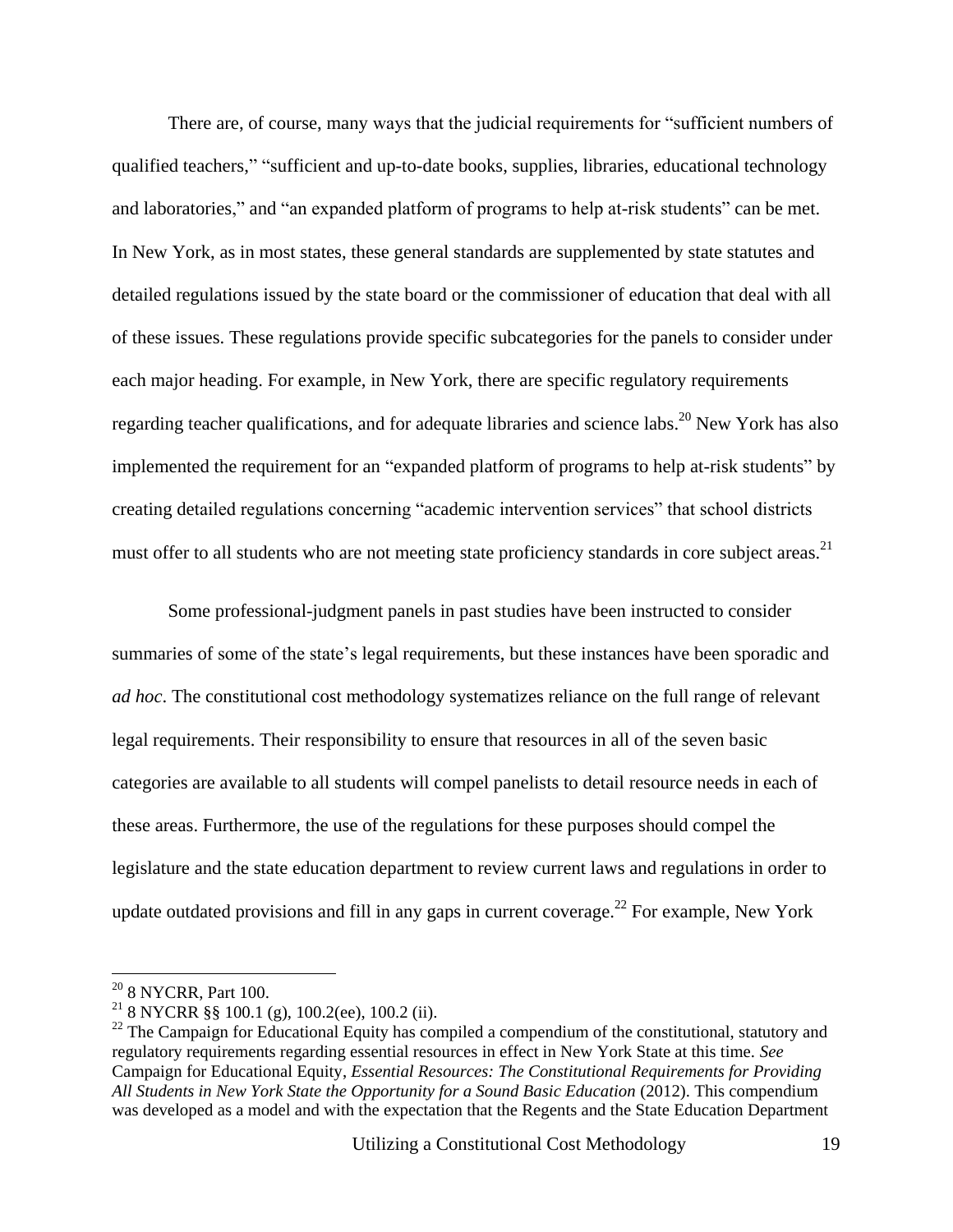currently lacks requirements regarding appropriate class-size ranges except in certain specialeducation categories and does not give any guidance on numbers of computers or other technology that schools should be making available to students. To ensure that all schools have the resources to provide students a meaningful opportunity for a sound basic education, state policymakers need to clarify requirements in these areas.

Although professional-judgment panels, the commission, and ultimately the legislature would be expected to comply with the state's constitutional, statutory, and regulatory requirements in each of the essential resource areas, they would still have substantial discretion to determine programmatic issues and resource-intensity questions. For example, there are numerous ways that appropriate "academic intervention services" can be provided or that technology needs can be met. By emphasizing the importance of resource needs in each of the areas that the state constitution and the state's laws and regulations have deemed most important, the constitutional cost methodology would increase the efficiency of the decision-making process by focusing the efforts of policymakers and educators on those areas that the state has deemed to be priorities and motivating them to determine best practices in these areas.

#### Appropriate Costs of Necessary Programs and Services for Students with Extra Needs

The legal framework required by the constitutional cost methodology will enhance substantiality the accuracy of the process for determining the cost of providing extra services for students who are "at risk," students with disabilities, and English language learners. It compels the professional-judgment panels to determine the full range of resources required to meet the

would issue an official version of a similar document. This review revealed that many of the current regulations are out of date or unnecessarily complex and that the current regulations are not adequately addressing a number of important constitutional requirements.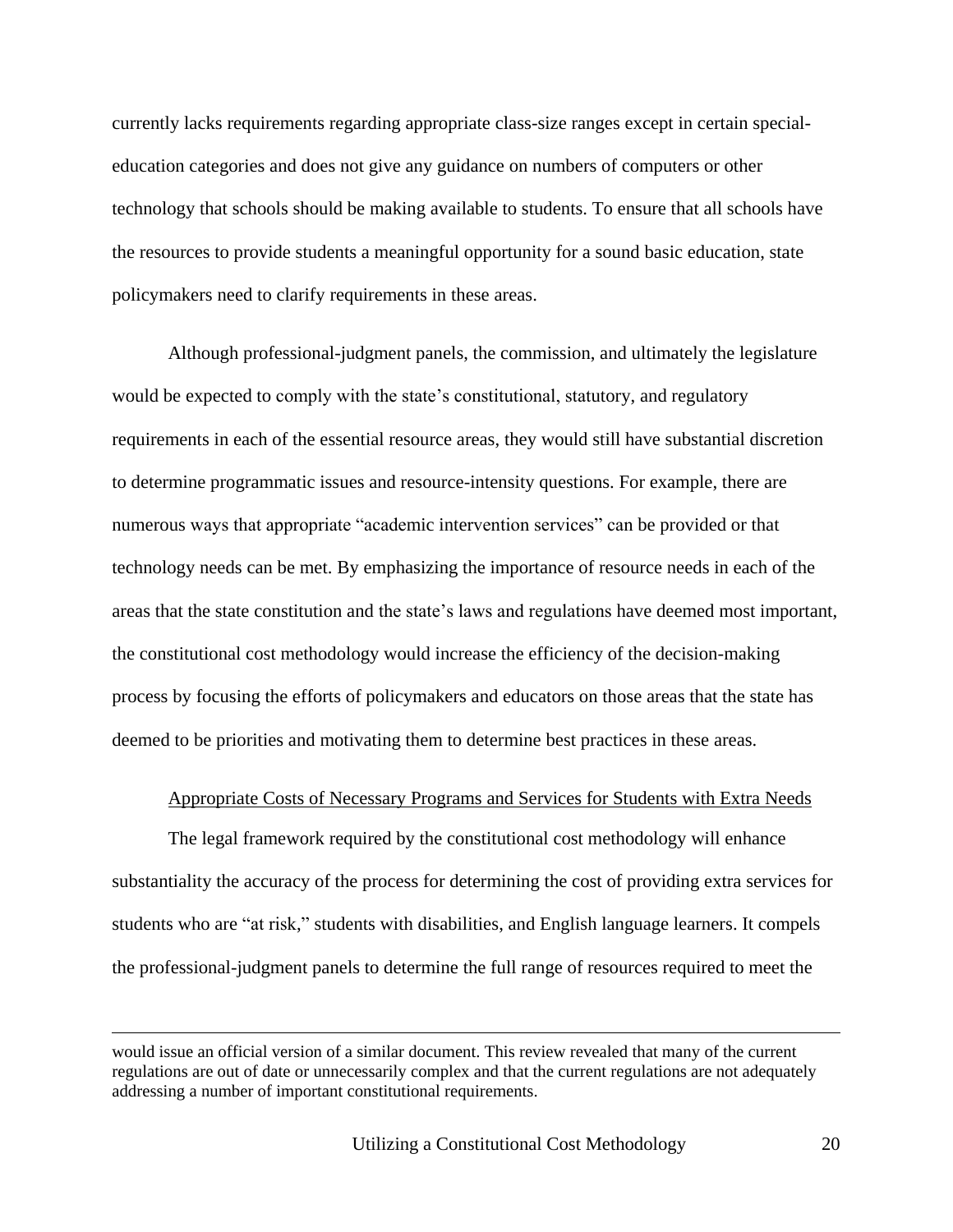needs of each of these groups of students. There are, of course, a vast array of resources, services, and supports available that could be considered.<sup>23</sup> The complexity of meeting these students' needs has led many professional-judgment and successful-schools studies in the past simply to borrow a percentage weighting or add-on figure from other states rather than examining the actual needs of the particular students whose education is being considered.

Evidence-based studies have generally relied on analyses from other states, without demonstrating their relevance to the specific constitutional requirements in the state under consideration; cost-function studies have often used average input and outcome statistics for their analyses, without showing that the needs of each category of students are being sufficiently addressed. Neither of these practices would pass muster under a constitutional cost methodology.

All students with extra needs have a constitutional right to appropriate services. Using a constitutional cost methodology will, therefore, require selecting panel members with the appropriate expertise and experience for identifying and costing out a range of specific resources, services, and supports that would meet the actual needs of students in the particular state. Because New York state laws and regulations spell out the types of resources, services, and supports policymakers in the state have chosen to meet the constitutional requirements for "an expanded platform of services" for "at-risk" students, "adequate resources" for English language learners and an appropriate education for students with disabilities, the panel's programmatic review can focus on the costs of implementing what the state has already deemed to be most appropriate approach for its students in each of these categories.

<sup>23</sup> See, *e.g*.**,** Patricia Gándara and Russell W. Rumberger, *Defining an Adequate Education for English Learners*, 3 EDU FIN & POL'Y 130 (2008) (discussing range of needs of English language learners and variety of programs and resources available to meet them).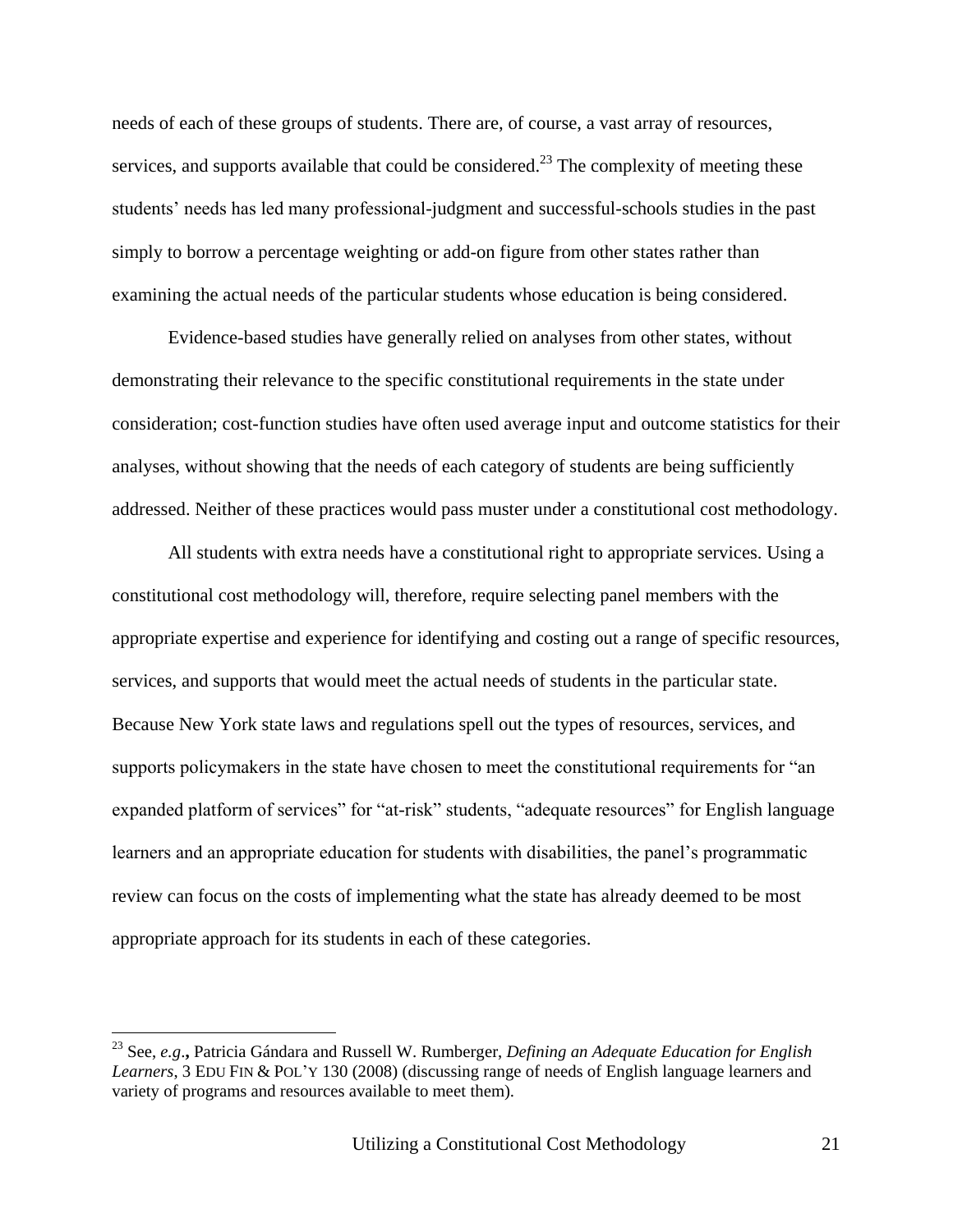For example, as noted above, New York State regulations require that the "expanded platform of services" that school districts provide to "at risk" students include "academic intervention services" (AIS) for all students who are failing or at risk of failing to meet proficiency standards in the four core academic subject areas. School districts can choose to provide AIS in a variety of ways and at varying levels of intensity depending on students' needs, including offering small-group instruction, one-on-one tutoring, counseling, and study-skills support. In the past, school districts in New York State have tended to provide some services or supports to some of their students in some subjects, but not to provide all of the required services to all of their students, especially during times of fiscal constraint. $^{24}$  Students with the greatest needs in lower-wealth school districts have tended to be shortchanged most significantly. Under the constitutional cost methodology, the cost of fully complying with this regulation would have to be taken into account.

A similar approach would be followed for determining the actual costs of providing appropriate services for English language learners and students with disabilities. New York law favors bilingual education programs as well as English as a Second Language programs for English language learners,<sup>25</sup> and certain types of inclusion programs and special class settings for students with disabilities.<sup>26</sup> As with the academic intervention services for at risk students, calculations of the extra costs of educating these students can be made based on the presumption that all students who need these services will, in fact, receive them in accordance with the stated requirements of state constitutions, statutes, and regulations. .

<sup>&</sup>lt;sup>24</sup> See, Campaign for Educational Equity, Deficient Resources: An Analysis of the Availability of Basic Educational Resources in High Need Schools in Eight New York State Districts (2012), available at http://equitycampaign.org/publications/essential-and-deficient-resources/.

 $258$  NYCRR § 154.3(g)(1).

 $^{26}$  8 NYCRR § 200.6(g)(1); 200.6(h).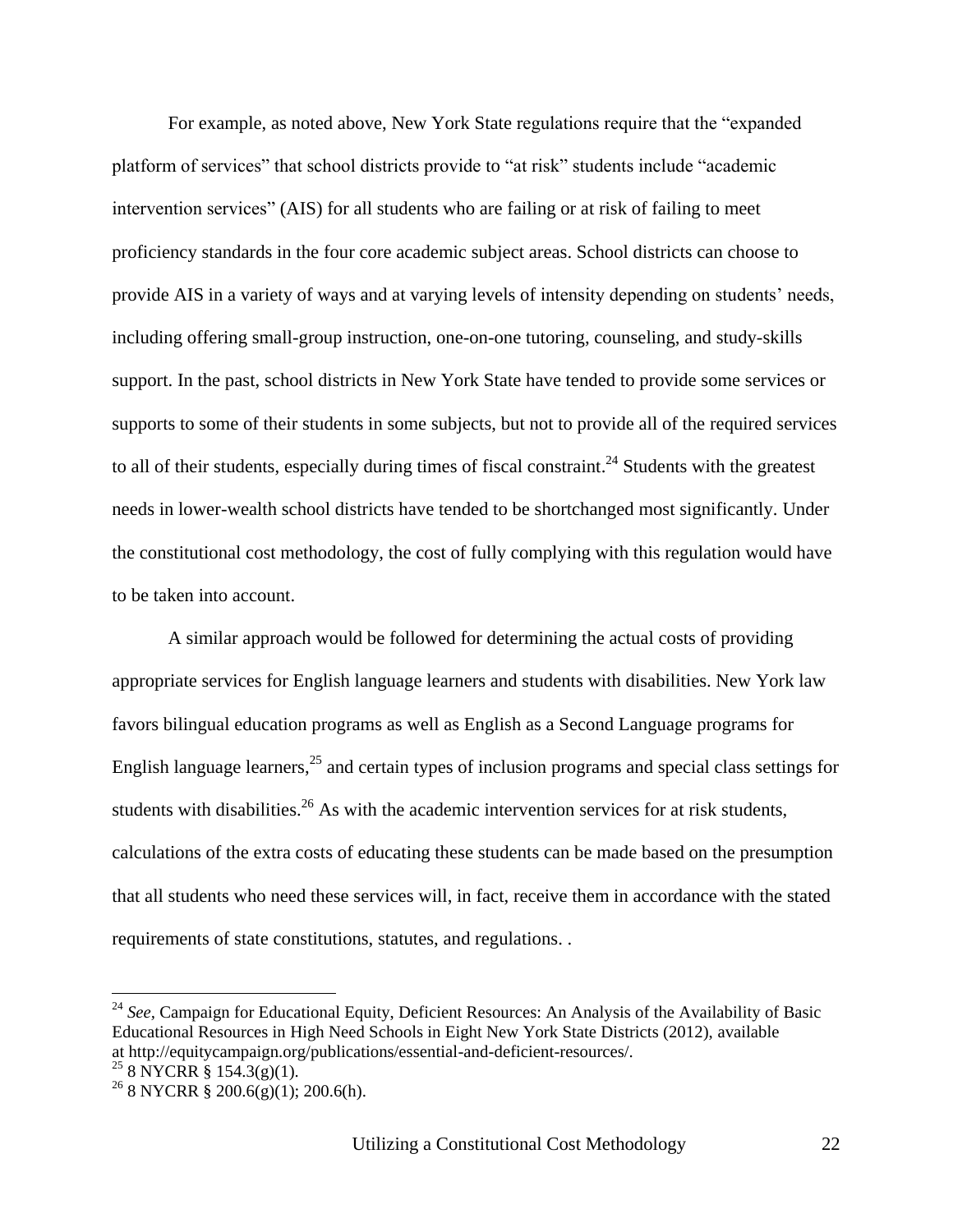#### Cost-Effective Practices

The constitutional cost methodology requires an analysis of the full costs of constitutional compliance, that is, of providing all students meaningful opportunities to receive a sound basic education. This entails not only the human and material resources necessary for academic services but also adequate counseling and other support services as well as necessary extracurricular activities; it will result in the analysis of a broader range of programs and services, and more thoroughgoing understanding of the resources required for their implementation, than most cost studies have involved in the past. To maximize the impact of education dollars on students' educational opportunities, safeguard students' rights, and contain costs appropriately, the constitutional cost methodology also builds in cost-effectiveness analysis.

Most past cost studies have generally neglected or minimized the consideration of cost effectiveness. One cost-study approach that has incorporated substantial cost-effectiveness considerations into its basic procedures is the model that the Oregon "Quality Education Commission" has been implementing since 1999. The applicable statute specifically provides that

In determining the amount of moneys sufficient to meet the quality goals, the commission shall identify best practices that lead to high student performance and the costs of implementing those best practices in the state's kindergarten through grade 12 public schools. Those best practices shall be based on research, data, professional judgment and public values. $27$ 

Our recommendations draw on Oregon's experience.

<sup>&</sup>lt;sup>27</sup> Oregon Revised Statutes §327.506. The statute also provides that the biennial report to the governor and the legislature shall provide at least "at least two alternatives for meeting the quality goals."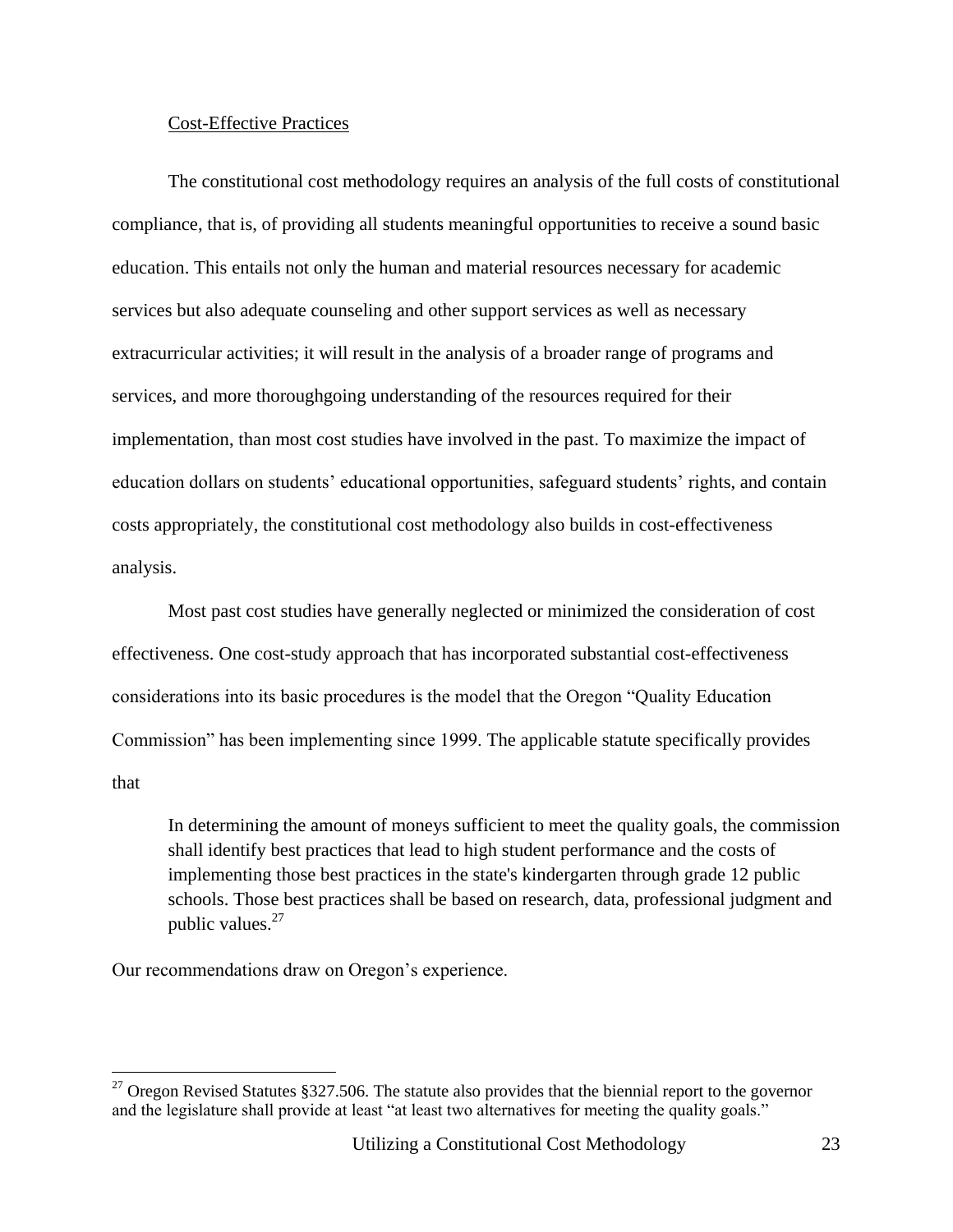Every two years, the Oregon commission submits a report to the governor and legislature that sets forth the amount of money needed to meet the state's "quality goals."<sup>28</sup> These goals are defined broadly to include academic content standards, and, among other things, providing an education that will prepare students to be capable citizens in a "participatory democracy and a multicultural nation," and "to succeed in the world of work."<sup>29</sup>

To prepare each biennial report, the commission's staff (personnel assigned by the state education department) undertakes detailed analyses of new educational needs and also carries out specific research assignments regarding best practices and comparative costs for improving educational services. For example, in its 2014 report, the commission discussed the first phase of the staff's multi-year study of college and career readiness issues. The report contained an extensive literature review of studies identified in the What Works Clearinghouse database maintained by the U.S. Department of Education,<sup>30</sup> as well as a wide range of other national and international sources on best practices for improving high school graduation rates. The report also featured detailed "matched pairs" analyses of practices in high schools with higher than predicted graduation and postsecondary enrollment (PSE) rates as compared with high schools with similar student characteristics but lower than predicted graduation and post-secondary enrollment rates. The commission proposed a new student achievement model that would better promote high school graduation, as well as further cost-effectiveness studies that should be done,

<sup>28</sup> Oregon Revised Statutes §327.506

<sup>&</sup>lt;sup>29</sup> Oregon Revised Statutes §329.025.

 $30$  The Clearinghouse identifies studies that provide credible evidence of the effectiveness of a given practice, program, or policy and disseminates summary information and free reports on its website. It utilizes research protocols to identify the relevant studies, and to review the validity and reliability of their methodologies. To date, the Clearinghouse has reviewed over 10,500 studies. *See*, What Works Clearinghouse, Procedures and Standards Handbook Version 3.0 (2014), available at [http://ies.ed.gov/ncee/wwc/documentsum.aspx?sid=19.](http://ies.ed.gov/ncee/wwc/documentsum.aspx?sid=19)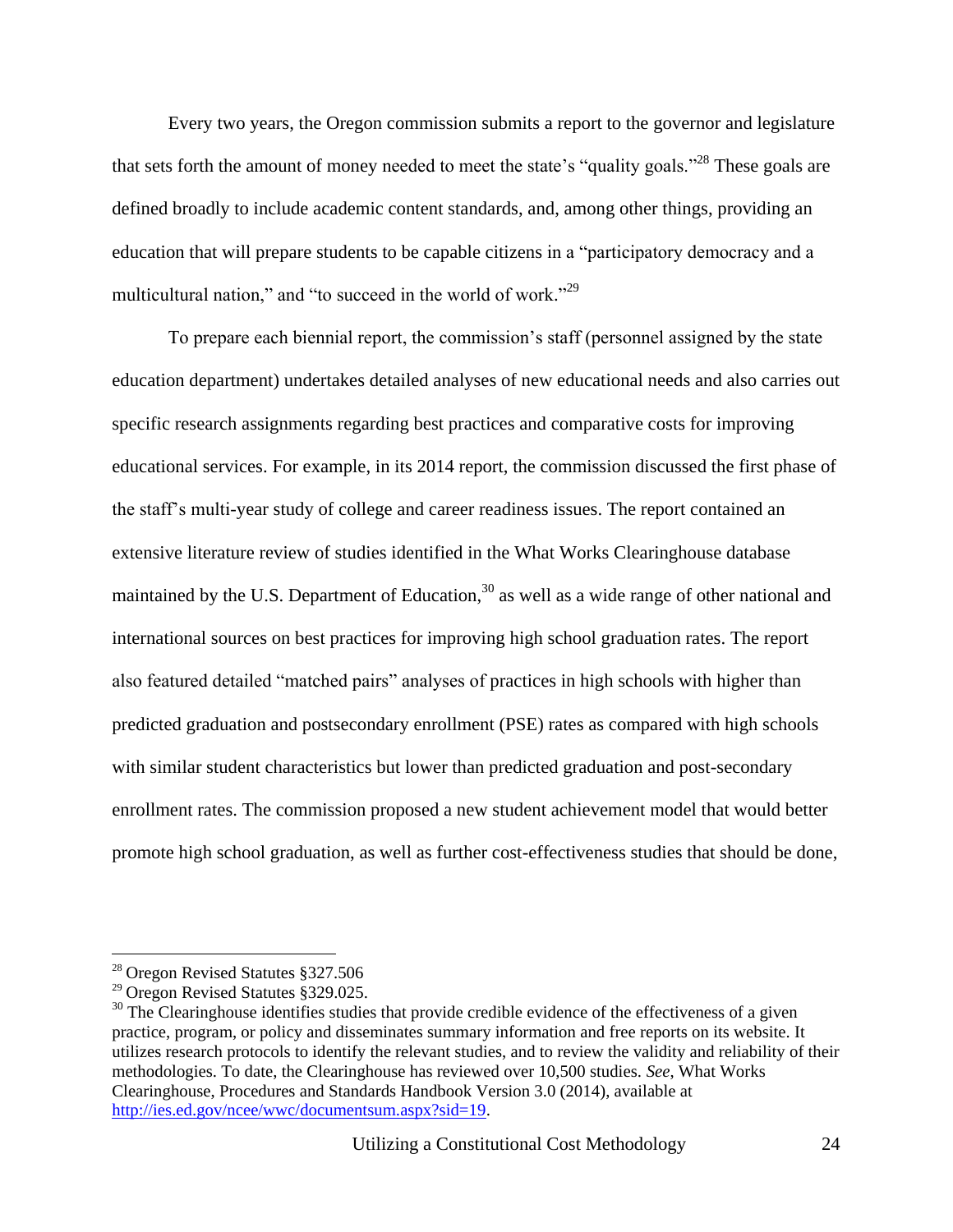and then specified the specific amount of funding statewide that would be needed to implement its model fully over the next two years.<sup>31</sup>

The constitutional cost methodology we are recommending for New York State would incorporate mechanisms for on-going program effectiveness and cost-effectiveness reviews, as in Oregon. As will be discussed in more detail in the next section, we envision a permanent commission overseeing such studies, which would be undertaken by its own professional staff, working in conjunction with staff at the state education department, as necessary and appropriate. Such a commission could, as in Oregon, identify areas of potential program improvements and cost savings and examine a number of these issues each biennium.

We recommend that the New York State commission utilize the specific cost-

effectiveness analysis (CEA) techniques developed by Henry M. Levin and his colleagues at the Center for Benefit-Cost Studies of Education at Teachers College, Columbia University. This approach affords direct comparisons of the full costs of various alternative program options. CEA in education is used to compare alternative interventions with similar educational goals such as gains in reading or math achievement or completion of courses or other educational outcomes. Measures of outcomes among alternatives must be similar for making comparisons.

<sup>&</sup>lt;sup>31</sup> Quality Education Commission, 2014 Quality Education Model: Final Report, Vol I: Findings and Recommendations (2014), available at [http://www.ode.state.or.us/superintendent/priorities/final-2014](http://www.ode.state.or.us/superintendent/priorities/final-2014-qem-report-volume-i-(2).pdf) [qem-report-volume-i-\(2\).pdf.](http://www.ode.state.or.us/superintendent/priorities/final-2014-qem-report-volume-i-(2).pdf)

In its 2012 report, the commission included a detailed analysis undertaken by state education department staff of best practices in teacher collaboration in successful schools in Oregon and recommended greater investment in those teacher collaboration practices that were deemed most successful. The report also analyzed student performance and resource allocation data and concluded that "Adding resources in the early and middle grades appears to be more productive in reaching higher levels of achievement than does adding resources in the high school grades." Quality Educ. Commission, 2012 Quality Education Model: Final Report (2012), available at

http://www.ode.state.or.us/superintendent/priorities/2012-qem-final-report-8-1-2012-.pdf.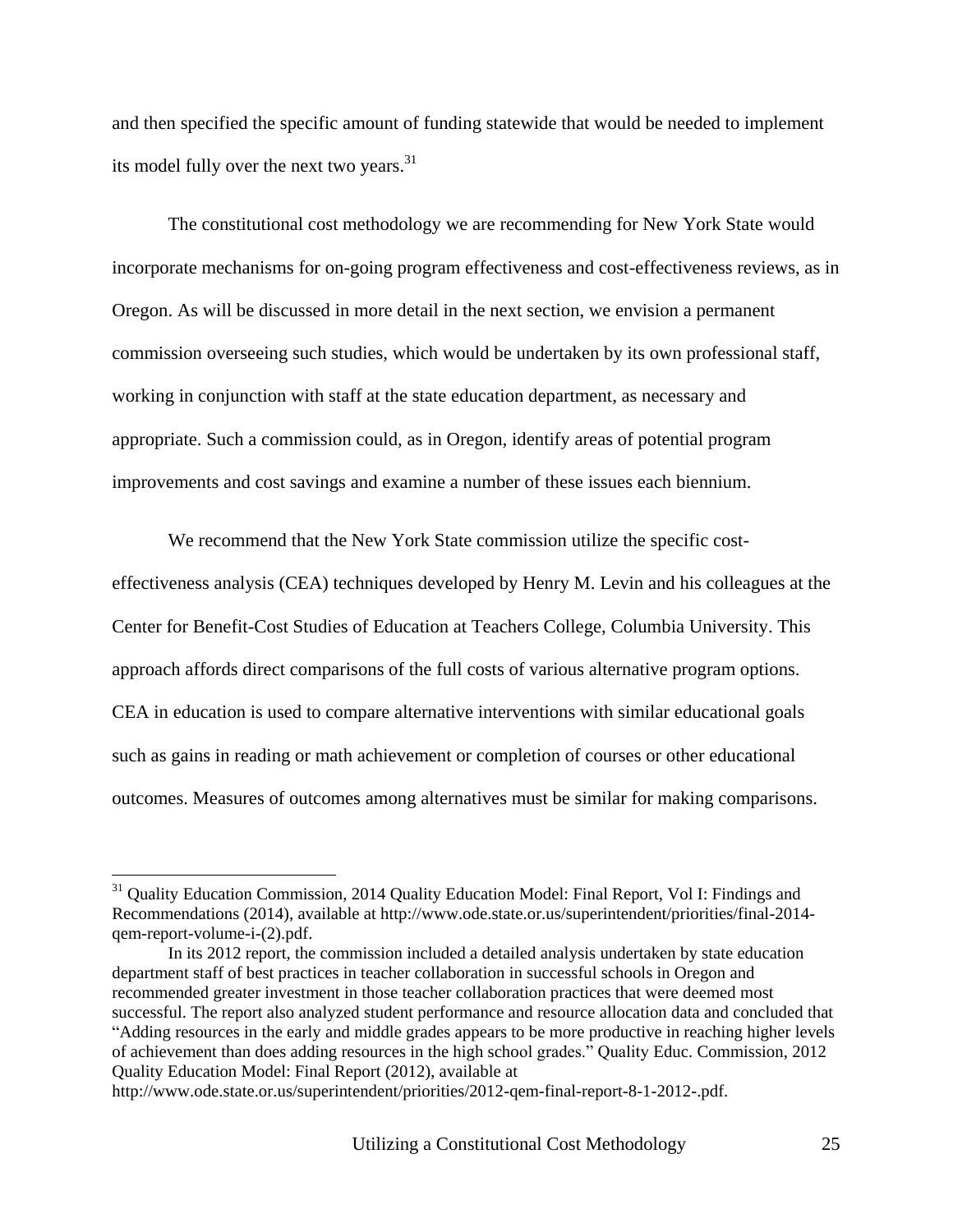Taking into account comparative costs for similar outcomes, priority of adoption should be given to those interventions that show the highest effectiveness relative to cost.<sup>32</sup>

To demonstrate how cost-effectiveness analysis might be utilized as part of a constitutional cost methodology in New York State, we undertook a preliminary illustrative comparative cost estimate, using the *Cost Out* tool,<sup>33</sup> of three of the most common forms of providing academic intervention services (AIS) to "at risk" students in accordance with the New York State regulations (see appendix). We recognize that it is likely that the commission and the professional-judgment panels will be able to delve into cost-effectiveness analysis for only a limited number of the issues each biennium. Where data and/or resources do not presently permit application of the CEA methodology, the commission and the professional judgment panels should still incorporate program-effectiveness and cost-effectiveness criteria into their deliberations as much as possible. It is important, however, to employ cost-effectiveness analysis to the maximum extent feasible so that, over time, this rigorous methodology becomes the standard.<sup>34</sup>

 $32A$  more extensive discussion of CEA and its applicability to the constitutional cost methodology is set forth in Rebell et al. (2016) discussed above in n. 10.

<sup>&</sup>lt;sup>33</sup> The CEA approach utilizes "the ingredients method" that assesses the true full costs of an educational program. The ingredients method involves three main steps to ascertain accurate and consistent measures of costs: identifying and specifying the ingredients required to obtain the evaluation results, identifying their costs, and calculating total program costs and average costs per participant. The cost burden can then be distributed among multiple constituencies. *Cost Out* can be accessed at [http://www.cbcsecosttoolkit.org/.](http://www.cbcsecosttoolkit.org/)

The *Cost Out* tool prompts the user to list all ingredients required to implement an intervention, from teachers to facilities to equipment, and to assign appropriate prices based on the quantity and quality of ingredients needed. The system then calculates the total costs and cost per student of the intervention. <sup>34</sup> One example of how this might be done is provided by the Rapid Cycle Evaluations that Mathematica Policy Research has applied to the evaluation of educational technology interventions. This technique has been used successfully in the health field and researchers are considering adaptations to other fields, such as education .*See*, *e.g.* Cody, S. & Asher, A. (2014). *Proposal 14: Smarter, better, faster: The potential for predictive analytics and rapid-cycle evaluation to improve program development and outcomes.* Retrieved from: [http://www.brookings.edu/research/papers/2014/06/19-predictive-analytics](http://www.brookings.edu/research/papers/2014/06/19-predictive-analytics-rapid-cycle-evaluation-improve-program-cody-asher)[rapid-cycle-evaluation-improve-program-cody-asher.](http://www.brookings.edu/research/papers/2014/06/19-predictive-analytics-rapid-cycle-evaluation-improve-program-cody-asher)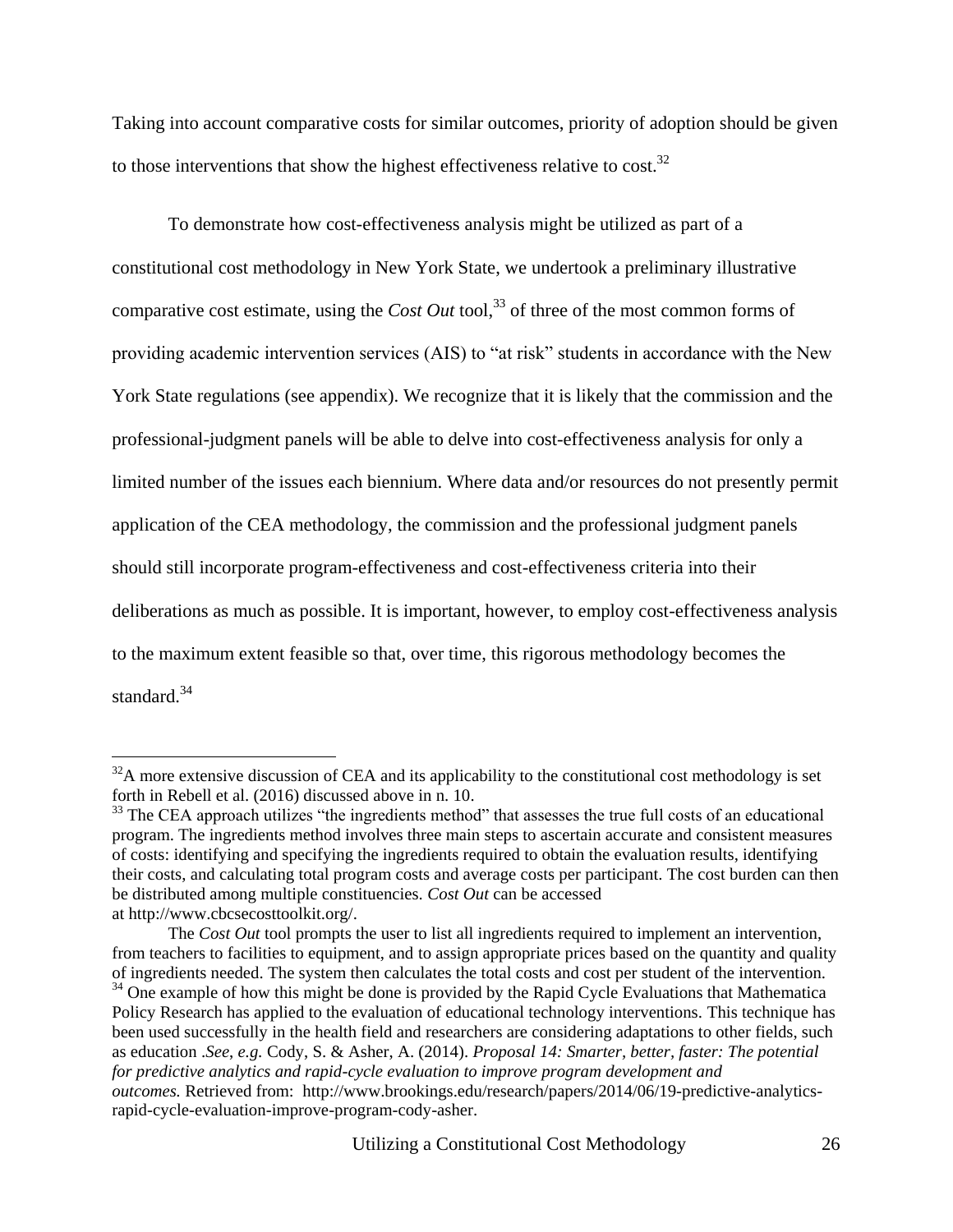#### *Governance and Accountability*

#### The Sound Basic Education Cost Commission

Overall responsibility for undertaking biennial cost analyses and assessing the adequacy of current education appropriations should be lodged in an independent, permanent commission, whose members should fill designated slots for staggered four-year terms. Following the model of the Massachusetts Foundation Budget Review Commission,<sup>35</sup> we recommend that the Sound Basic Education Cost Commission membership consist of both state officials and representatives of major education and business groups. These members should be representative of all regions of the state and should include people who have extensive professional knowledge of and experience with the educational needs of English language learners, students with disabilities, and students living in poverty.

The commission would be responsible for developing and revising on a regular basis a constitutional cost model for ensuring that the state's education-funding system provides all schools with the essential resources needed to offer all students a meaningful opportunity to obtain a sound basic education in a cost-effective manner. The commission would issue biennial reports to the governor and the legislature, who would maintain ultimate responsibility for making final determinations on school-funding matters and constitutional compliance. The commission would maintain its own staff and be authorized to hire expert consultants as necessary. On specific projects, its staff would work closely with the state education department and other state and local agencies, as appropriate.

 $35$  See, MGLA ch. 70, §4, as amended by ch. 165 of the Acts of 2014.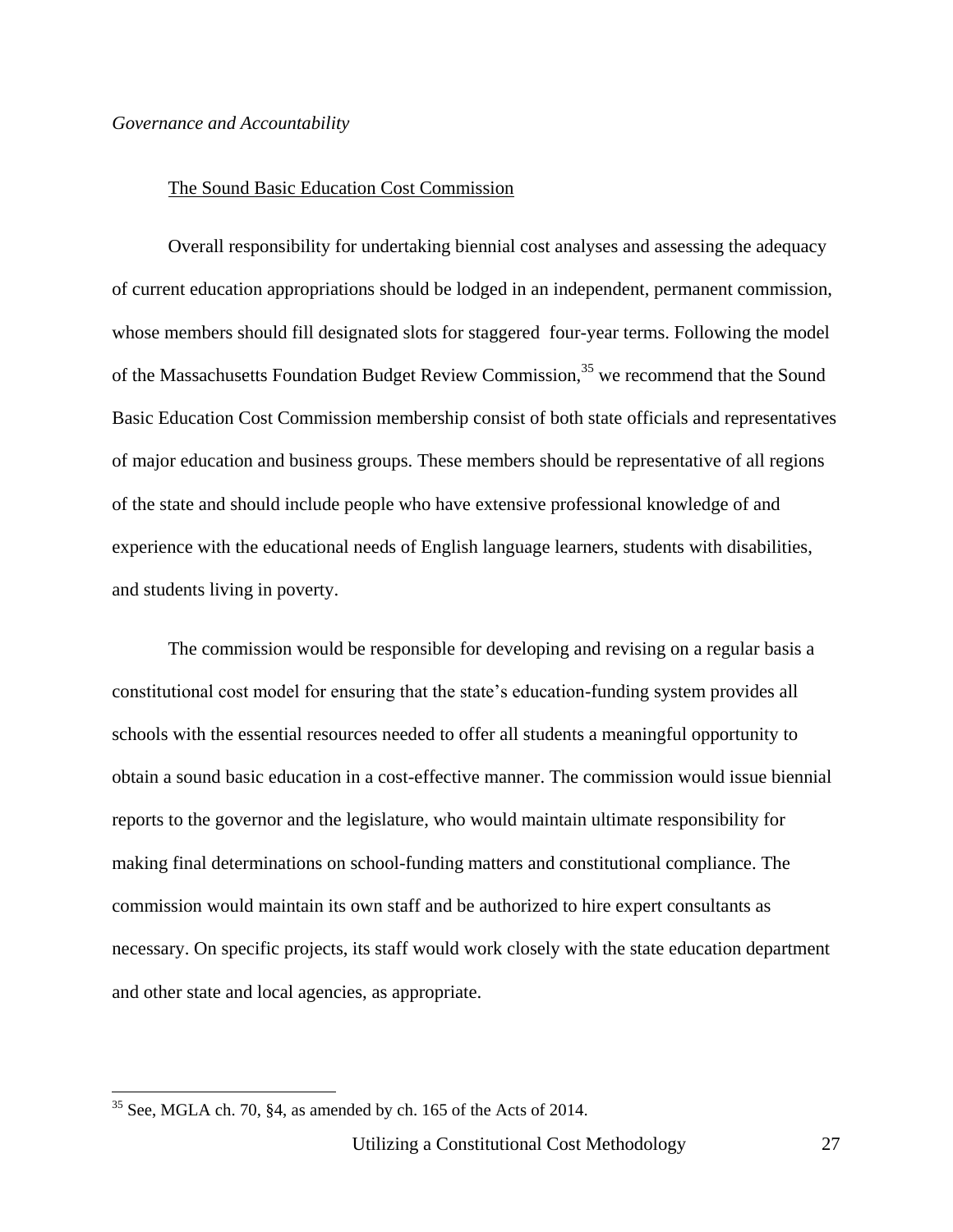Between biennial commission reports, the commission staff, working with the state education department and independent consultants, as necessary, would undertake analyses of best practices and cost-effective alternatives in major areas of concern identified by the commission. The commission would work with professional-judgment panels who would consider these data and the staff recommendations, as well as the applicable constitutional standards and state laws and regulations in their deliberations on resource needs for the ensuing two-year period. It would also seek input from statewide public-engagement forums. Such professional and public involvement will both expand the range of information and perspectives that are considered in developing the model, and engage educators and the public in understanding best practices and in supporting expenditure increases that may result from the process.

After each review, the commission would present a report to the governor and the legislature setting forth and explaining its recommendations regarding the specific amount of funding statewide that would be needed to provide all students the opportunity for a sound basic education over the next two years. The report would summarize the results of the professionaljudgment processes it used, as well as the input received from public-engagement forms.

The governor and the legislature should give serious consideration to these recommendations in their budget analysis processes, and explain in writing any substantial differences between the appropriations they have adopted and the commission's recommendations. If parents or stakeholders believe that the funding system or annual appropriations that are finally adopted are unreasonable or do not meet constitutional or statutory requirements, they may, of course, seek judicial review. Courts in a number of states have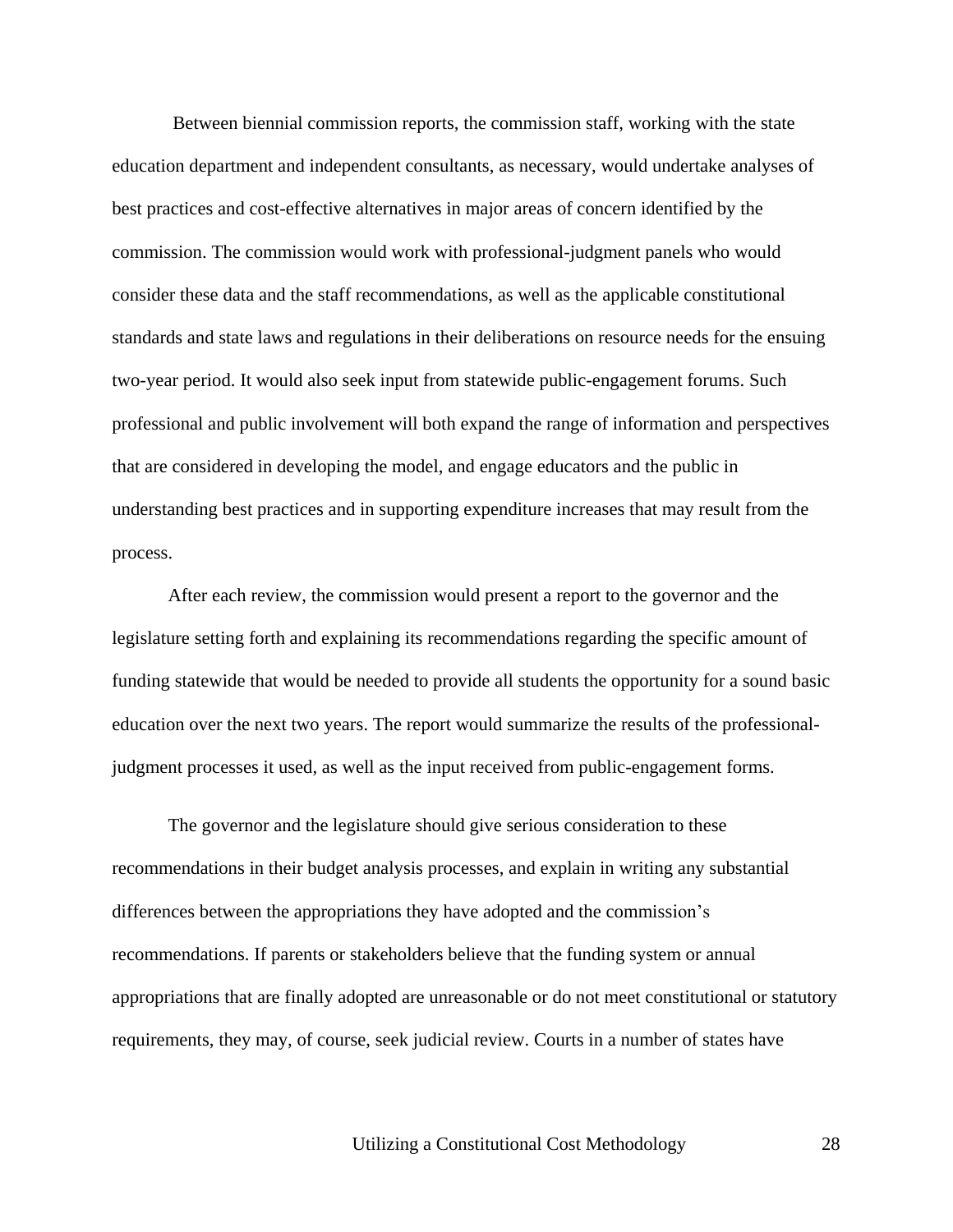proved adept at closely analyzing cost-analysis methodologies, approving sound practices, and invalidating arbitrary judgments and political manipulations.<sup>36</sup>

#### **CONCLUSION**

In the *CFE* case, the Court of Appeals ordered the state to "determine the actual cost of providing a sound basic education." Use of the constitutional cost methodology that we describe would comply with this order by means of an up-to-date methodology that draws on the strengths of four existing methodologies and mitigating their shortcomings by providing clear standards for both "input" and "outcome" criteria, taking full account of the needs of students living in poverty, English language learners, and students with disabilities, and systematically considering cost effectiveness. Like the other methodologies, the constitutional cost methodology does ultimately depend on professional judgment of the educators and finance experts involved and the sponsoring entity, but it substantially constrains manipulation by requiring adherence to constitutional requirements, by utilizing a transparent process, and by subjecting legislative decisions under some circumstances to judicial review.

We recognize that it will take time to build the state's capacity to undertake this type of cost methodology and that all of the potential benefits of the model we are proposing cannot be realized immediately. State statutes and regulations that are needed to establish workable criteria and benchmarks for constitutional compliance need to be fully aligned with constitutional requirements; cost-effective analyses in various resource areas depend on good data about best educational practices; and the establishment of the independent commission that we envision

<sup>36</sup> For a detailed discussion of the courts' role in many of these cases, see, Rebell, *Professional Rigor*, *supra*, n. 4 (discussing judicial review of specific cost studies in Arkansas, Kansas, Massachusetts, New Jersey, New York, Ohio, Texas and Wyoming.)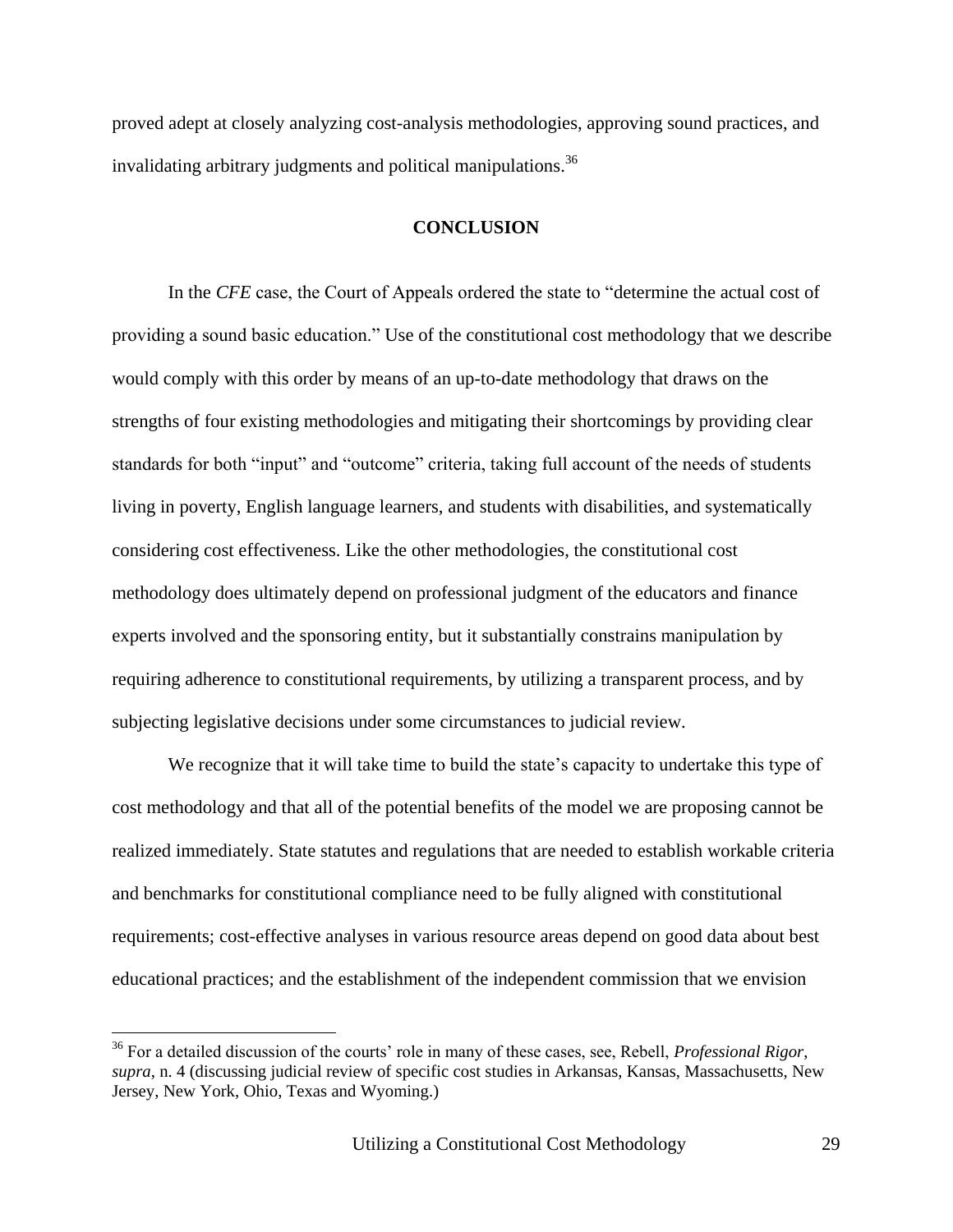overseeing the process would require substantial political will and public support. Nevertheless, we think it important to initiate a conversation about these themes and to implement improved cost studies based upon them to the maximum extent feasible in the near future. Such discussions and demonstrations should lead to further improvements of the model and to more valid and constitutionally compliant mechanisms for determining the level of funding needed to ensure that all students are provided a meaningful opportunity for a sound basic education.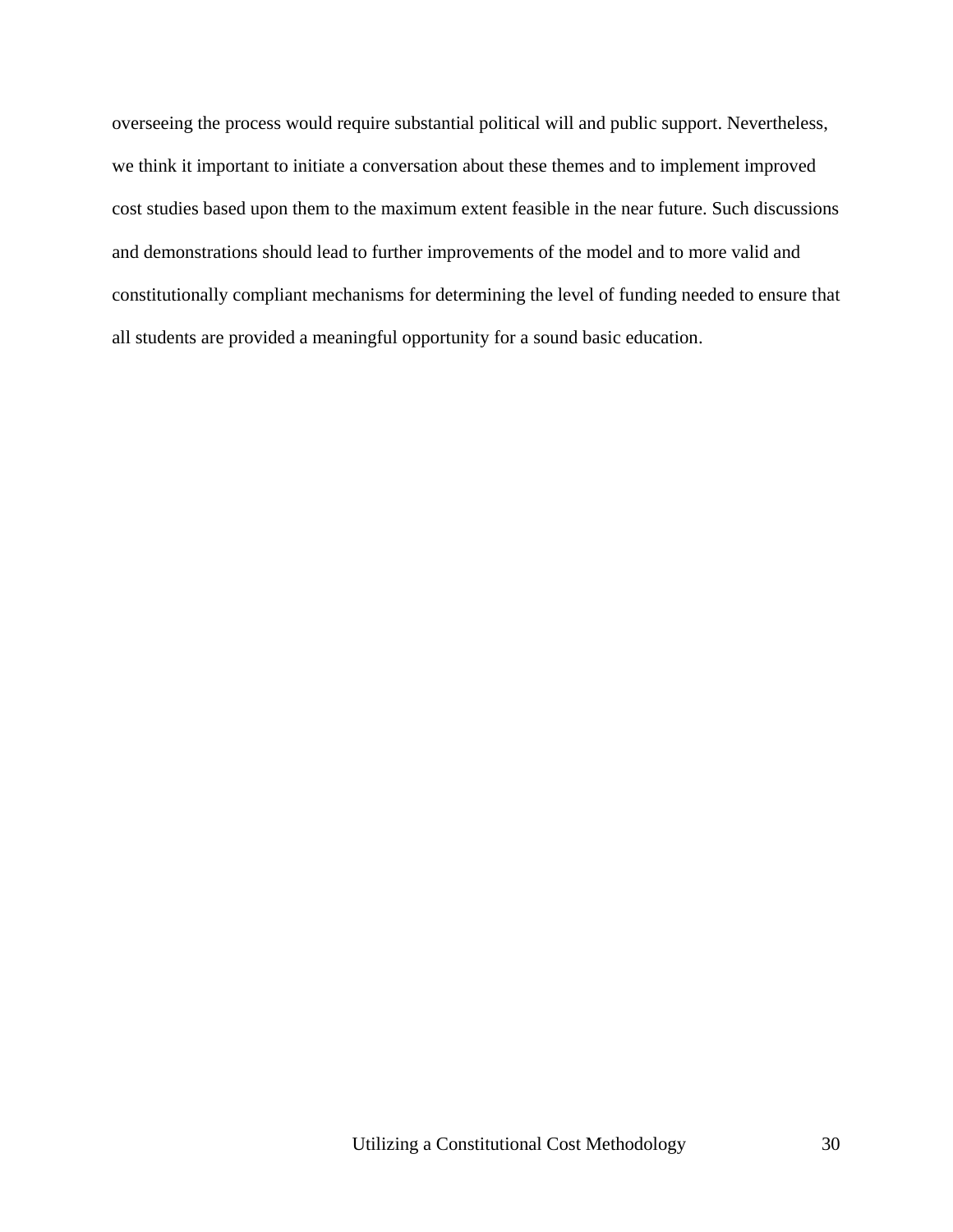#### **APPENDIX. Example of Cost-Effectiveness Analysis**

To demonstrate how cost-effectiveness analysis could be utilized as part of a constitutional cost methodology in New York State, we have undertaken a preliminary illustrative comparative-cost estimate of three of the most common forms of providing academic intervention services (AIS) to "at risk" students in accordance with the New York State regulations. The intervention services we have considered in this demonstration are small-group instruction in an afterschool program, reduced class size, and additional instruction time.

For these programs, the necessary ingredients—although their exact amounts would vary substantially between schools and districts based on different levels and types of need and different AIS program—would likely be:

- The principal, who would lead the development and oversight of the AIS plan;
- Other administrators, counselors, teachers, parents, and possibly students, who would serve on the committee to develop the AIS plan;
- Costs for professional service providers who execute the plan, which may include hiring additional teachers for reduced class sizes, paying teachers overtime for before- or afterschool tutoring, counselors to provide non-academic support services, and community agencies, to whom students may be referred for additional non-academic services (note that AIS teachers may require special training, experience, and licensing, e.g., as a reading specialist);
- Office/conference room space for AIS committee meetings;
- Classroom space for additional small classes, before/after school tutoring, and other service provision;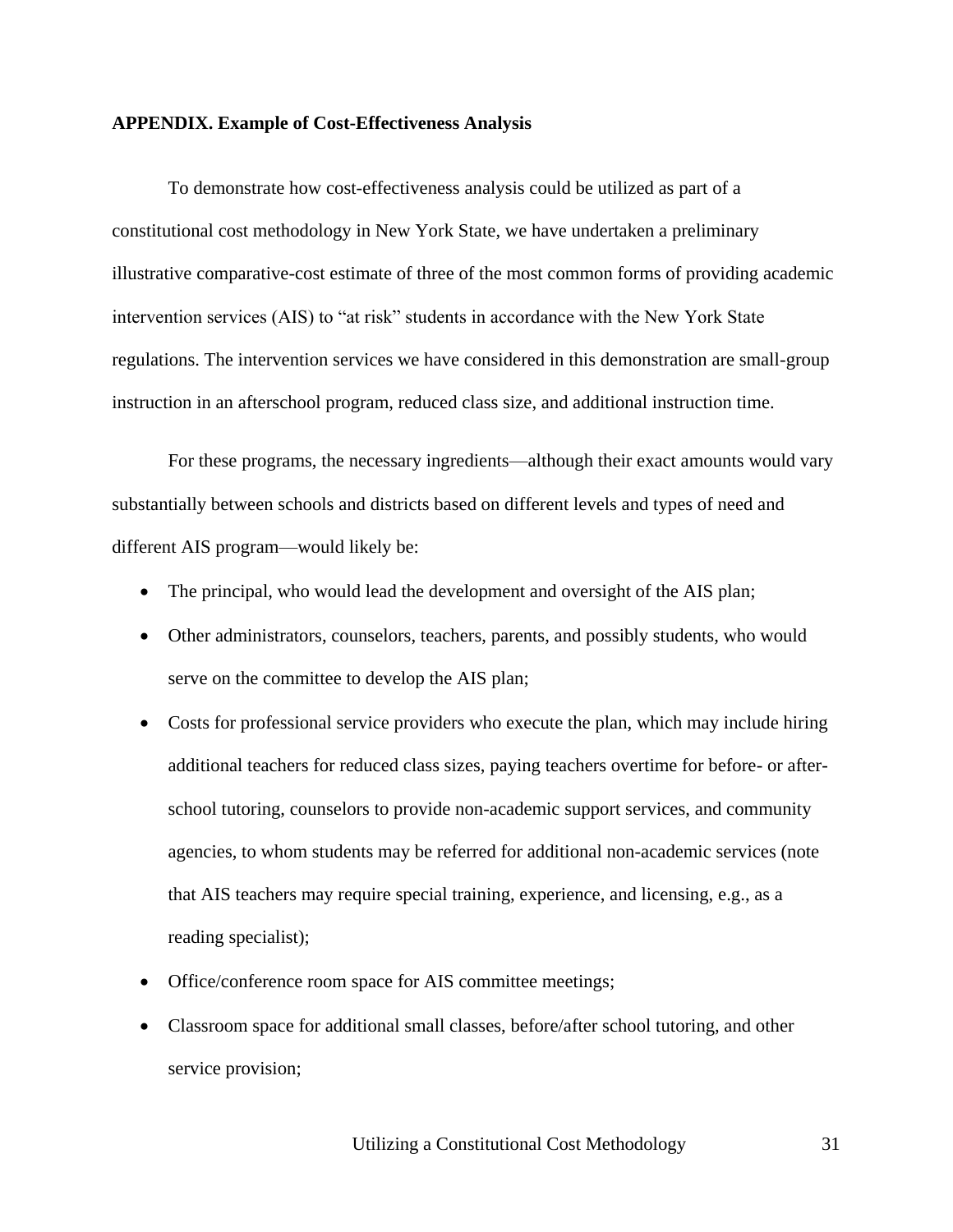- Computers and internet access for data analysis to assess students for AIS and monitor progress;
- Books, supplies, curricula, and any other materials necessary to implement additional instruction, including, e.g., supplementary reading curricula such as Wilson Reading or Reading Recovery; and
- Training for teachers and other service providers on any new curricula or other services provided as part of AIS.

For the purposes of this illustration, we assume that each of these approaches is equally effective in promoting student learning, but, at the present time, we do not have any evidentiary basis to know that this, in fact, is the case.

### *A. Small-Group Instruction After School*

 $\overline{a}$ 

For this program, we assume that 267 students out of 800 in a large elementary school will receive AIS services, that an AIS committee comprising the principal, assistant principal, a counselor, and a teacher meet one hour per week to analyze data, refer students to AIS, and monitor and oversee AIS operations, and that fully certified teachers provide small-group instruction to groups of ten students for two hours per day, four days per week, for 36 weeks.<sup>37</sup> Under these assumptions, the costs of providing AIS for one year are \$568,570 per school, or \$2,140 per student, using national average prices in 2015 dollars.

<sup>&</sup>lt;sup>37</sup> The calculations for this program, and for the other three that follow, use national average teacher salaries according to the National Education Association (\$57,379) in 2015 dollars, with 48.8% of salary added as fringe benefits. Note that average prices for many educational ingredients, especially personnel, are likely to be somewhat higher in New York State than the United States average. We use national prices because larger samples reduce idiosyncratic noise in the data and reliable sources of state/local prices are not available for all ingredients. As long as it is made consistently across programs, the choice of prices should not affect relative comparisons between programs, but local or state prices may need to be considered or adjustments made for geographic price differences if these analyses are used for budgetary projections.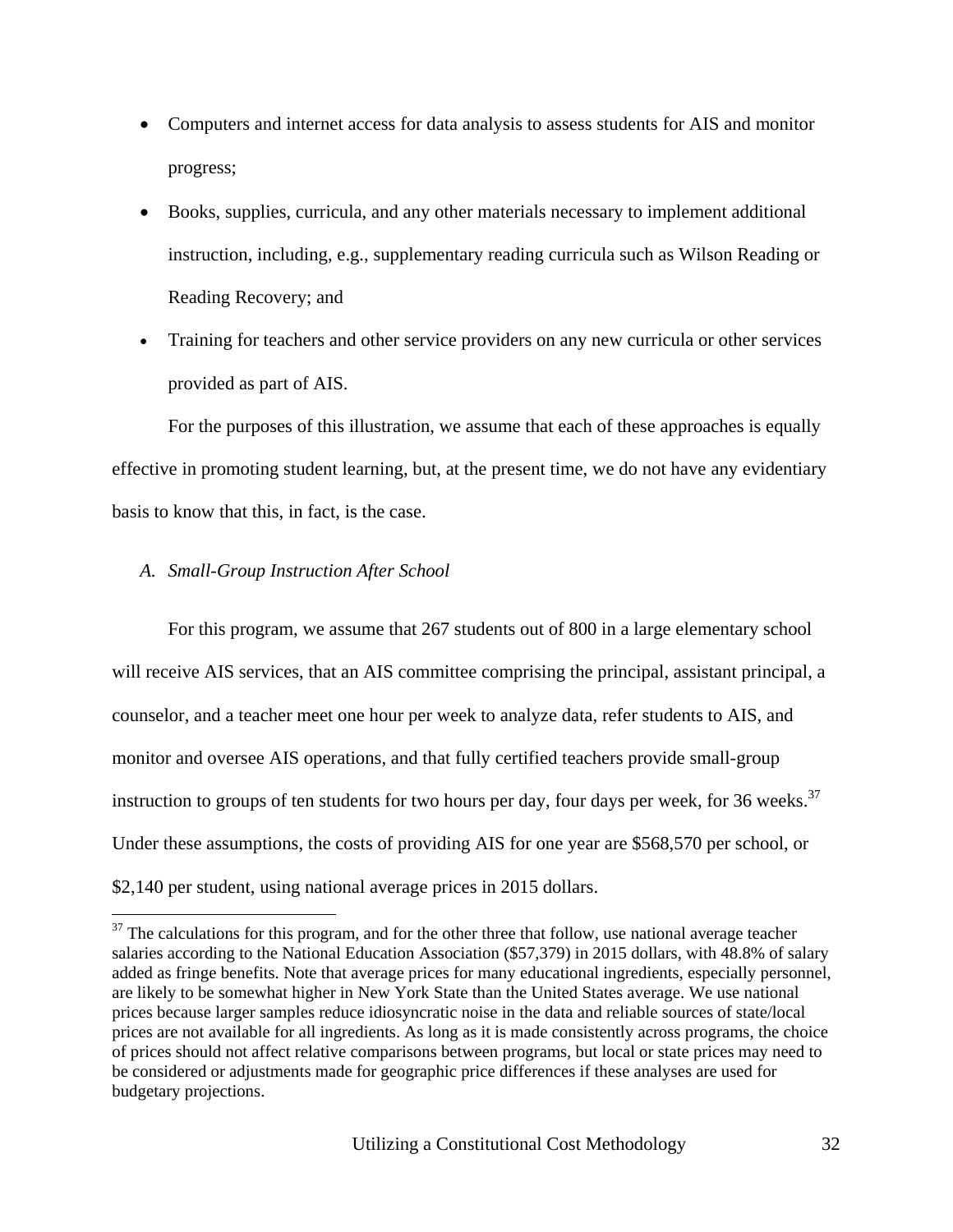*B. Reduced Class Size for AIS Subjects*

The comparative per school costs for the reduced class option would be \$412,590 and per

AIS student cost would be \$1,550, applying the same assumptions that were used for the school-

level AIS costs for small-group instruction, with the following additional assumptions:

- The 267 AIS students in the school of 800 currently are in ELA and math classes of about 26 students each, roughly the average class size in elementary and middle schools in New York City in 2015-16.
- Math and ELA each meet for five 45-minute periods per week.
- A math or ELA teacher can teach five class sections within a standard, 25-period per week program
- At the initial class size of 26 students, there are the equivalent of two math and two ELA teachers needed to teach the 267 students eligible for AIS (note that the students do not necessarily need to be sorted into the classes of four specific, individual teachers by strict ability tracking)
- Therefore, to cut ELA and math class sizes in half for AIS students necessitates hiring four additional teachers and finding four classrooms (since classes will be quite small, at 13 students each, on average, they may be half-size classrooms if they exist in the school).
- The costs of classroom construction are amortized over 30 years at an interest rate of 3.5%.
- *C. Additional Instructional Blocks*

The costs of additional math and ELA blocks for AIS students are \$251,580 per school,

or \$950 per AIS student, based on the following additional assumptions:

 Students will have an extra block of three periods of math and three periods of ELA. Each extra class will be taught to groups of 26 students for three, 45-minute periods per week. To cover the ten groups of students in a school of 800, 30 additional class sessions of math and 30 additional class sessions of ELA will need to be opened each week, requiring 1.2 math and 1.2 ELA teachers.